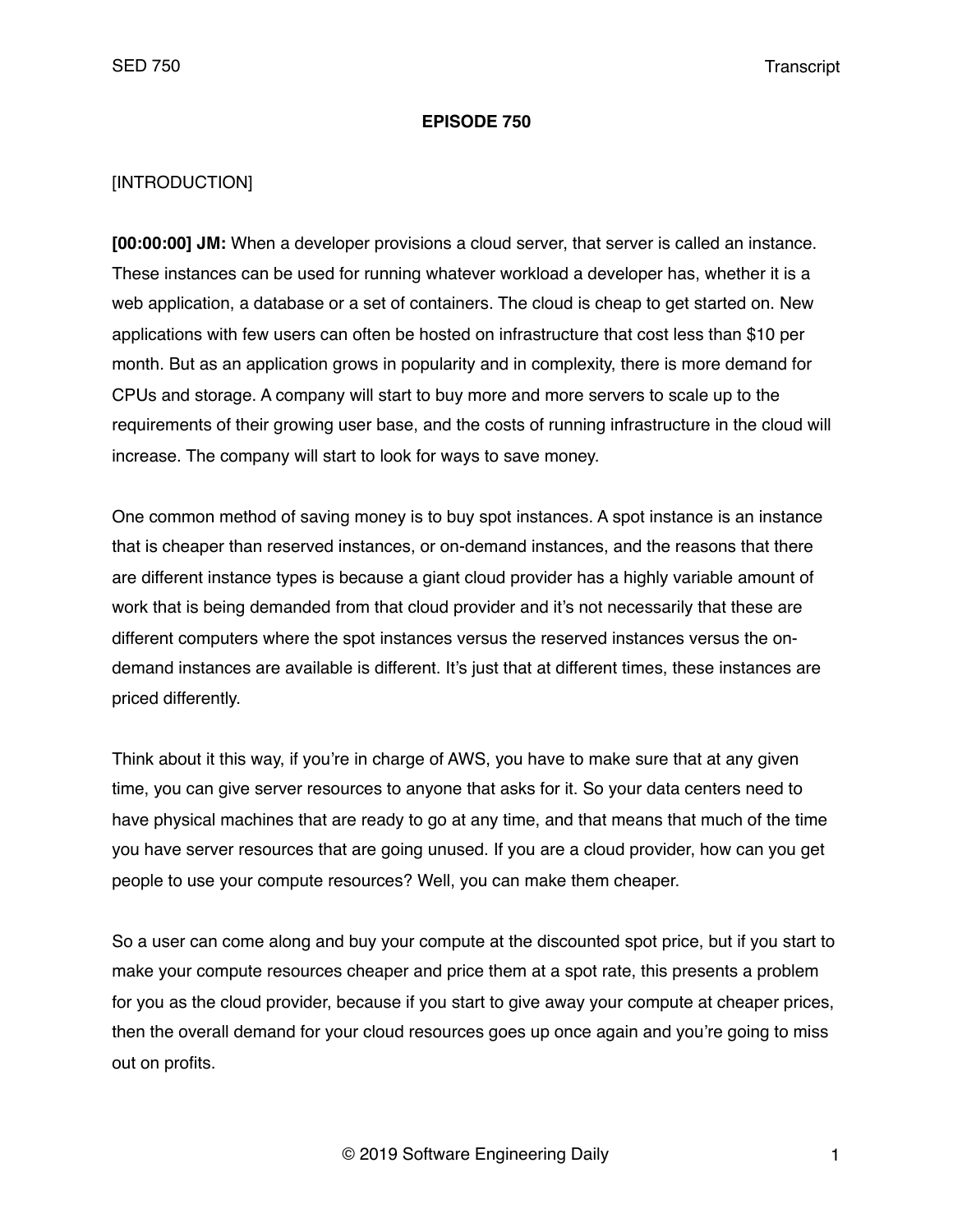As the cloud provider, you need to kick people off of your spot instances so that you can take those same instances and then sell them to people at the higher market prices as the market fluctuates, and this presents a problem for the user. If you buy a cheap spot instance, that instance is only available until the cloud provider decides to kick you off. You have a tradeoff between cost and availability of your instances, and because of this, spot instances are typically used only for workloads that are not mission critical. Workloads that can afford to fail.

Spotinst is a company that allows developers to deploy their workloads reliably on to spot instances. Spotinst works by detecting when a spot instance is going to be reclaimed by a cloud provider and rescheduling the workload from that cloud provider on to a new spot instance.

Amiram Shachar is today's guest. He's the CEO of Spotinst and he joins the show to talk about the different types of instances across these cloud providers. He gives us an overview of the engineering behind Spotinst and how the usage of containers and the rise of Kubernetes is changing the business landscape of the cloud.

If you listen to the show regularly, please fill out our listener survey. We're gathering feedback and we want to know how to improve. Go to softwareengineeringdaily.com/survey. Tell us how to improve. We read all the feedback. We read all the results. Also, I'm looking to figure out what to cover in 2019. Send me an email, jeff@softwareengineeringdaily.com if you have suggestions, and I really want to have a cohesive narrative throughout this year and touch on the subjects that people are truly interested in.

We're also looking for sponsors for 2019. If you're interested in reaching the 50,000 developers that listen to Software Engineering Daily, check out softwareengineeringdaily.com/sponsor to learn more, and you can help us out if you send an email to your marketing director, your CMO or your CEO. These people may not listen to Software Engineering Daily and they may be surprised that podcast advertising actually can get their message out quite effectively. It's often difficult to convince advertisers to buy podcast ads and your recommendation can go a long way. This money gets invested heavily back into Software Engineering Daily. We are working on products and ideas and editorial content that will expand what we can deliver to you as the listener.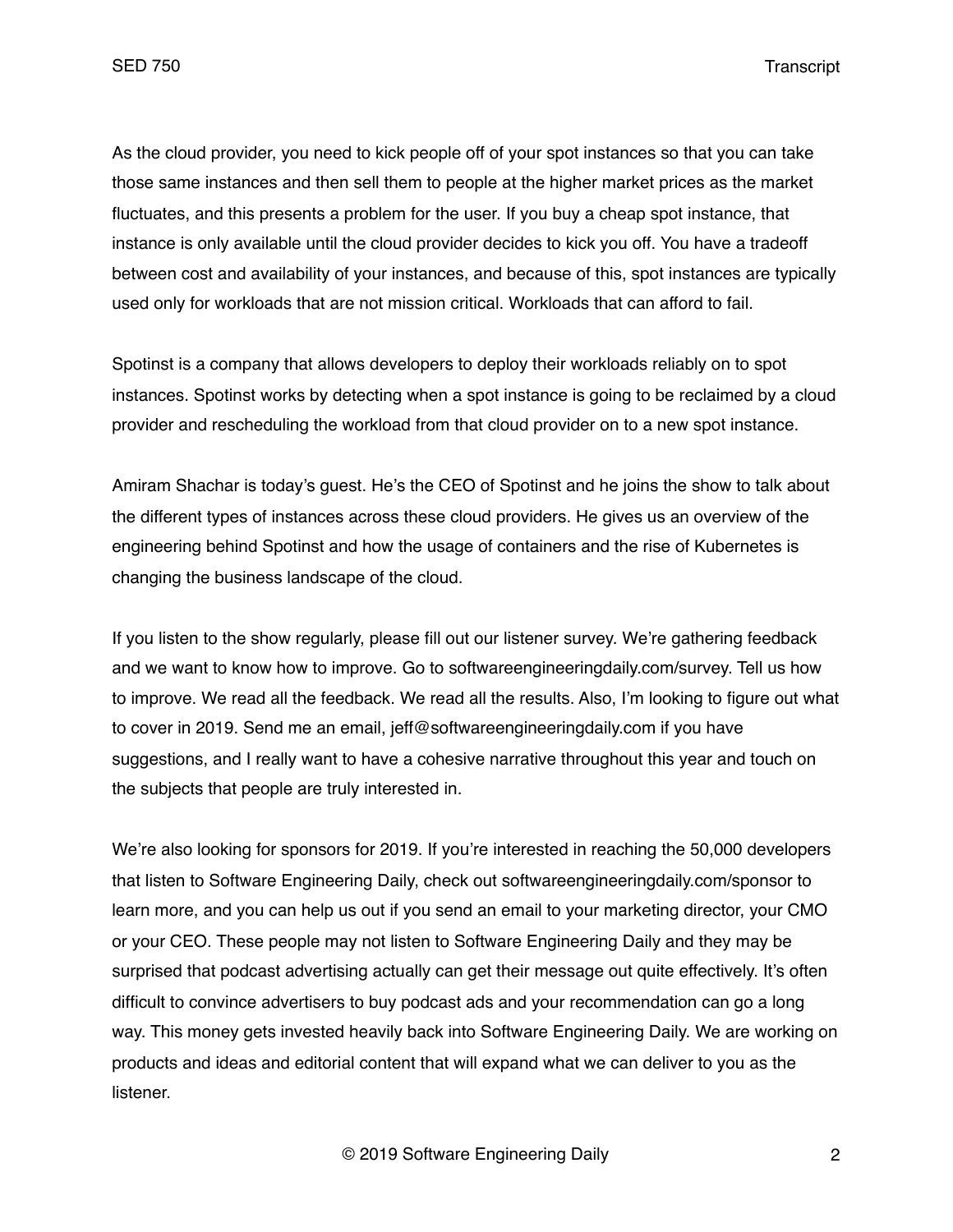As always, send me an email, jeff@softwareengineeringdaily.com if you're ever having a question or a criticism or a feedback. I want to know. I'd love to hear from you.

With that, let's get on with the show.

## [SPONSOR MESSAGE]

**[00:05:15] JM:** Today's episode is sponsored by Datadog, a cloud scale monitoring service that provides comprehensive visibility into cloud, hybrid and multi-cloud environment with over 250 integrations. Datadog unifies your metrics, your logs and your distributed request traces in one platform so that you can investigate and troubleshoot issues across every layer of your stack. Use Datadog's reach customizable dashboards and algorithmic alerts to ensure redundancy across multi-cloud deployments and monitor cloud migrations in real-time.

Start a free trial today and Datadog will send you a t-shirt. You can visit softwareengineeringdaily.com/datadog for more details. That's softwareengineeringdaily.com/ datadog and you will get a free t-shirt for trying out Datadog.

Thanks to Datadog for being a sponsor of Software Engineering Daily.

#### [INTERVIEW]

**[00:06:18] JM:** Amiram Shachar, you are the CEO of Spotinst. Welcome to Software Engineering Daily.

**[00:06:24] AS:** Yeah. Hey, how are you doing?

**[00:06:25] JM:** I'm doing great, and I'm looking forward to talking to you about spot instances and the different products you've built at Spotinst. When a developer provisions a cloud server, that server is called an instance. Can you define the term instance?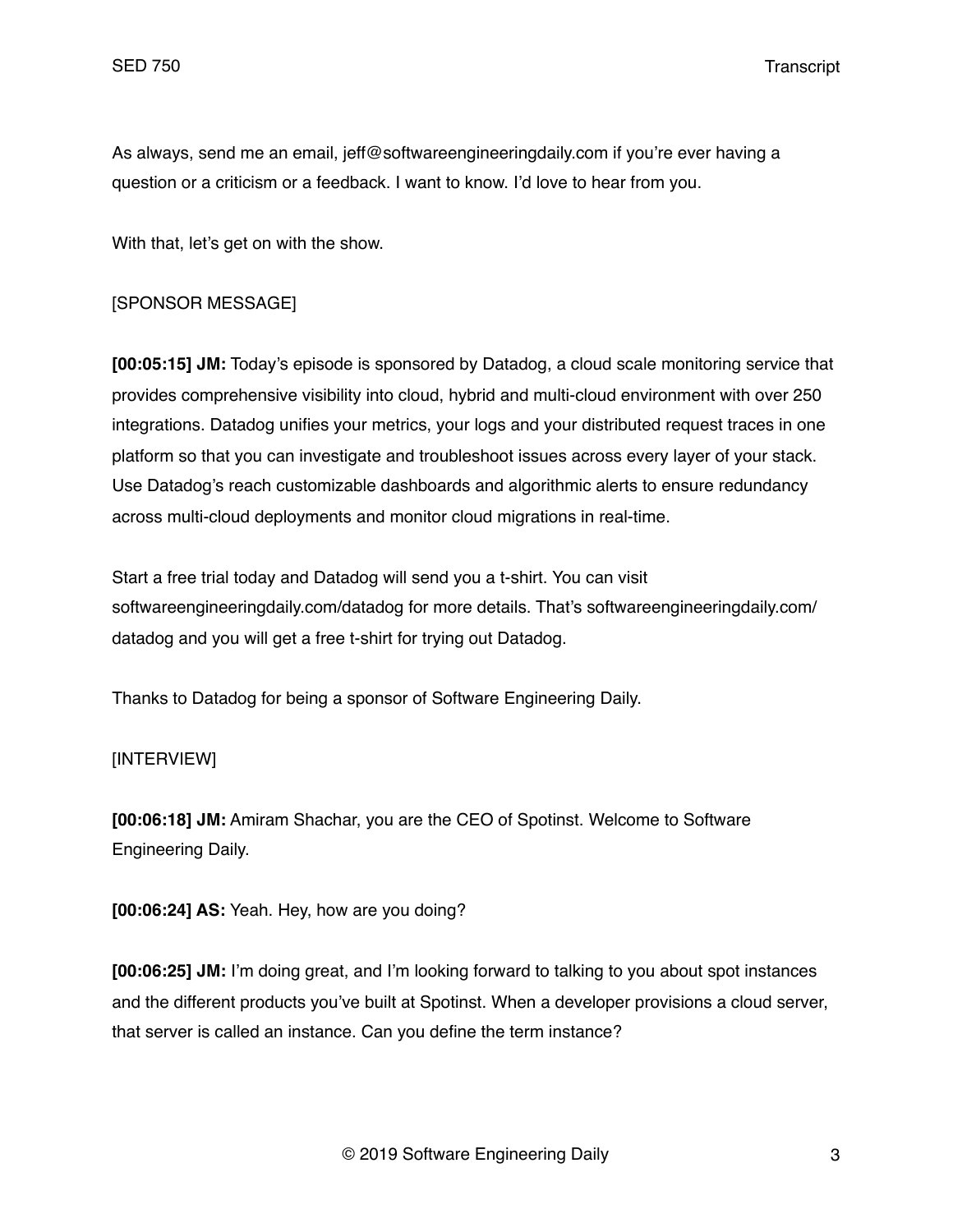**[00:06:43] AS:** Yeah. So you're basically right. When a developer launches a server in the cloud called instance, an instance basically is a virtual machine that the cloud provides you. The cloud is using different virtualization mechanisms. For example, AWS, using Xen; and Google are using KVM. Basically when you launch a server, they give you a virtual piece of that server, that physical server called instance.

**[00:07:12] JM:** Cloud providers offer multiple types of instances. Can you describe some of these different instance types?

**[00:07:19] AS:** Sure. As you know from like – And based from like – As we know servers from like the 90s and the 2000, basically you have like a bunch of hardware that you can build servers with. You can use hardware, which is more compute-oriented or memory-oriented of I/O intensive. So the cloud providers allows you to basically get different types of servers. They call it family types, and these family types are actually implying the names or implying on their usage.

So Amazon gives you family type of like C3, C4, C5, which is compute-intensive machines. Each one of them is a different generation. C3 obviously is the older one, and then C4 and C5 are the newest one where they're using a new CPU technology, like better Intel chips or different types of faster CPUs. You can also find types of servers, which are memory-intensive, like the M3, M4, M5.

Also servers with specific reasons that they are out there, for example like I series instances, which are I/O intensive; or Z instances, which are more for very heavy compute NMemory intensive workloads. So that's what when you say compute types, which basically what is the hardware that you're using.

**[00:08:45] JM:** How do the prices vary across these different instance types?

**[00:08:50] AS:** It's a very good question. When you look at – There's a general name that's called general purpose instances that are usually the C families and the M families that are compute-intensive and memory-intensive, and the prices are basically almost the same, maybe it's like a penny difference between one instance to another. For example, let's take M3. That's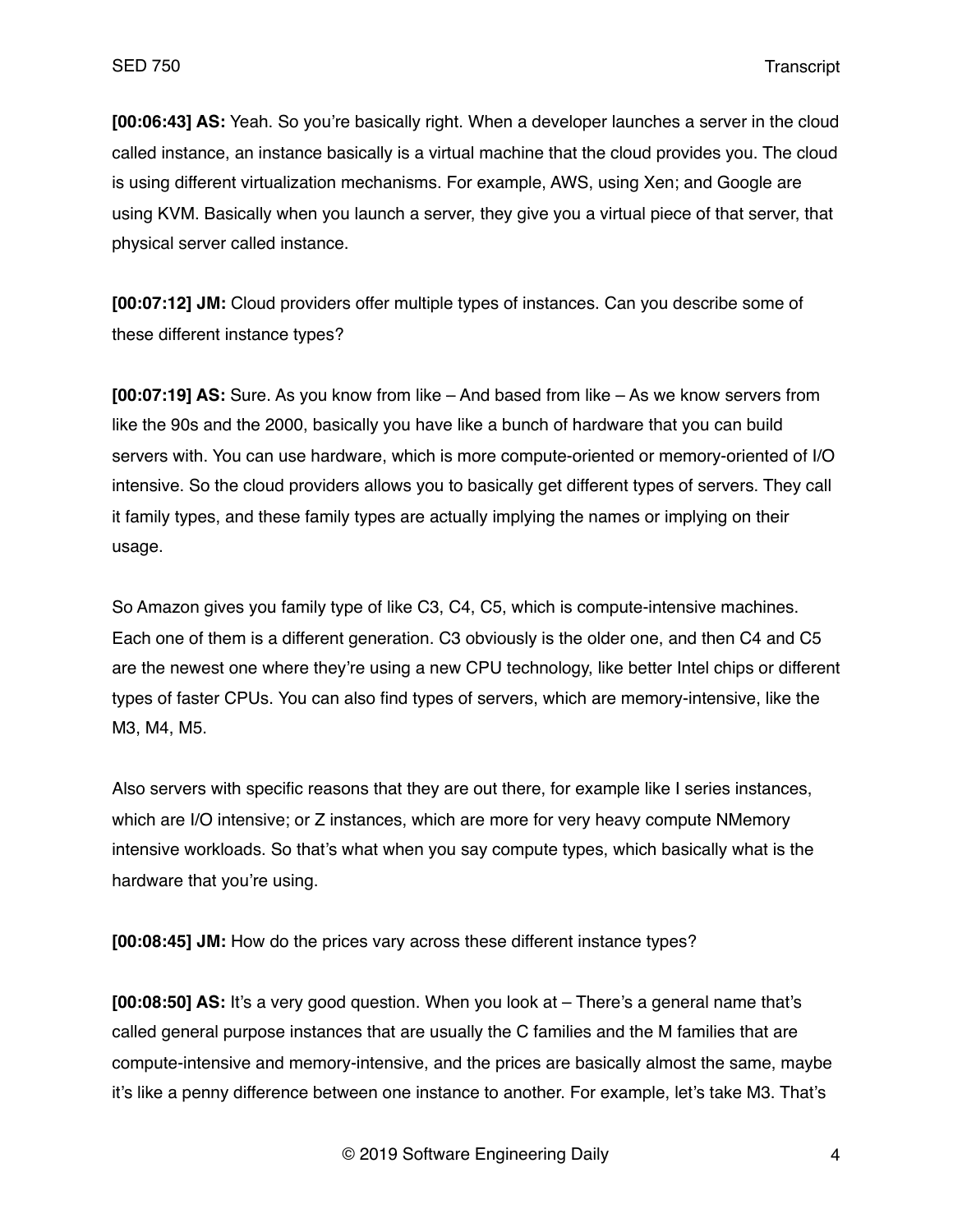a family of instances, and let's take a size from this family, which can be large or extra large, but let's a large for example. So that will cost you about anywhere from 10 to 30 cents. So the M3 will cost you maybe 11 cents, and the C4, which is on the same family of general purpose, it will cost you maybe 12 cents. So it's like very similar. However, when we go to very specific instance type for I/O or different purposes, we can go up to maybe 20, 25 cents for that same amount of CPU and RAM that you would pay for general purpose.

**[00:09:59] JM:** There is something called a spot instance that we should define. Can you explain what a spot instance is?

**[00:10:06] AS:** Spot instance, if you think about cloud providers, they are processing – They have a large amount of compute in their data centers, and all their idle compute, which is the compute that they don't sell, they want to somehow actually do sell it. They want to actually sell it. So what they do, they provide you with an access to the idle compute that they're not actively selling in a single moment, and you can get it on a first come first serve basis, and that's what spot is all about. You can get access to the idle compute in the cloud provider, but you're subject to get kicked off whenever the cloud needs that instance back.

**[00:10:46] JM:** Where does that term spot come from?

**[00:10:50] AS:** That's a great question. So spot is it's a historical term that people use for loading things to ships or like shipping oil. Whenever that you were filling a big ship with a lot of load from like a place to another. So always you had like a spare place left on the truck or a spare place left on the ship. So people would sell these spot for a really cheap pricing and like really few minutes before the ship will leave the port. Basically, it's all like real-time right now first come first serve just get capacity on demand.

**[00:11:30] JM:** And the idea here is that you've got these instances that are just available right now. They're ephemeral. They are in some ways lower in terms of reliability or quality or maybe you want to define why their cost is lower. But for all of these different types of servers that you defined, like on the AWS market, you have these C instances and the Z instances and the M instances and all these different types of machines that you can get. For all of these different types, there are spot instances. There are reserved instances. There are on-demand instances,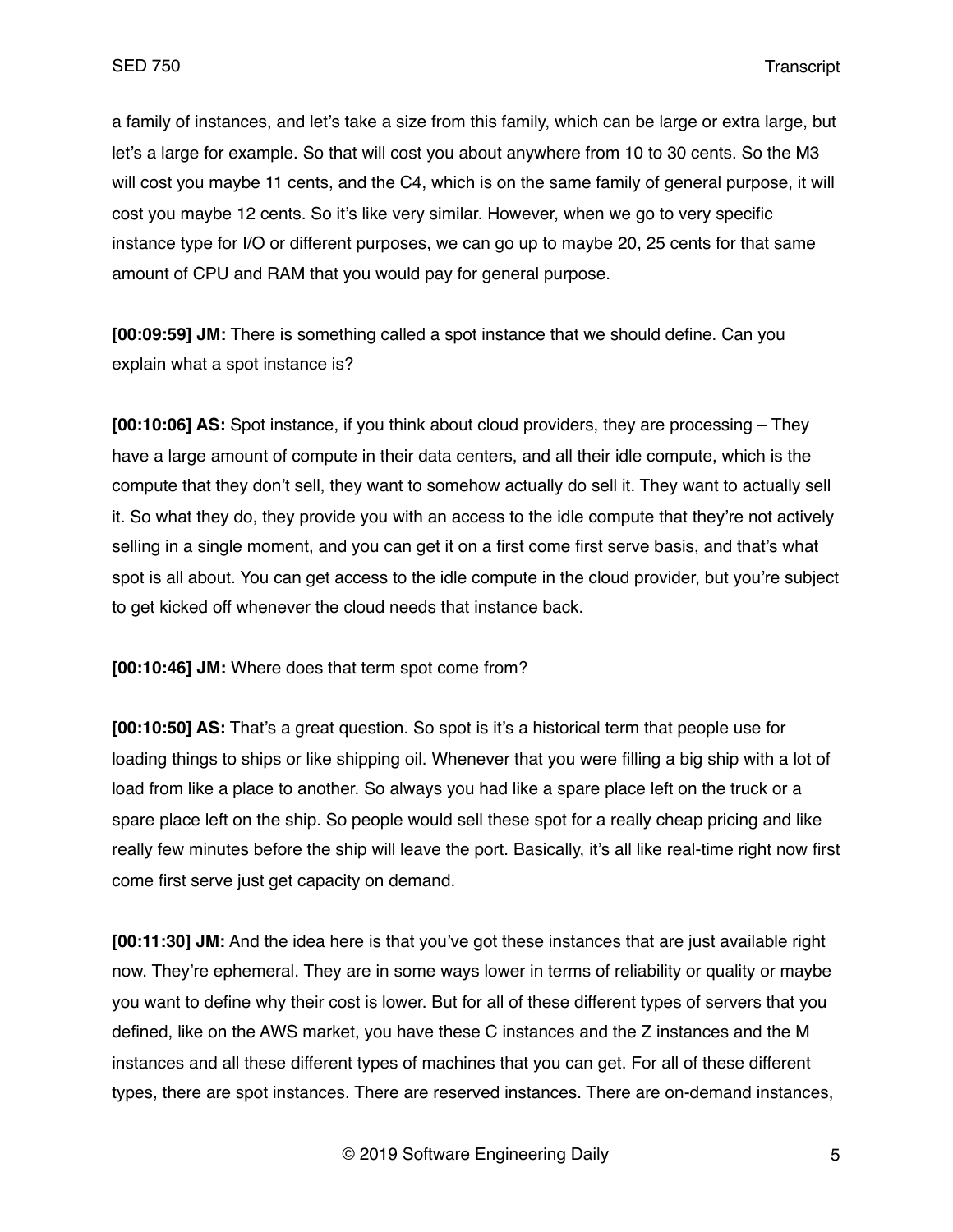and the spot instances are the cheaper of each of these classes of machines. Can you explain why there are these different price categories for each of these server types?

**[00:12:23] AS:** Absolutely. As you mentioned, there are three main pricing models when you purchase compute in the cloud. The first one, which is the most common one, called ondemand, which basically go you have like a price list in the cloud provider website. Then if you provision an M3 large instance, you know that you're going to pay 11 or 10 cents for the hour build by the second or the minute, depends on the cloud that you use. Then it's yours. Nobody's going to take it from you when you shut it down. So the charge is full stop, but it's yours. Server is yours and you have SLA for this server if it goes down. So the cloud provider is liable for that. So that's on-demand.

The second one called reserved, whereas reserved, it's basically when you purchase like [inaudible 00:13:14] amount of compute and you're paying that on-demand price, you probably can commit for a year or two years or three years and exchange for this commitment that you're going to use this amount of servers. The cloud offers you a discount.

So with reserved pricing, you can reserve your amount of capacity that you desire and you can get anywhere from 30 to even 40, 45% discount if you commit to the cloud provider that you're going to use it for the next year or the next three years.

We have the last pricing model, which is getting more popular and popular overtime, which is spot. As we defined spot earlier, so the cloud provider has a lot of capacity. They don't sell all of their capacity in any single moment. That's why they're incentivizing their customers to purchase more capacity in a pricing model called spot.

With spot basically, let's say that Amazon have 100 pieces of hardware of the M3 large instances and are only selling right now 80 of them. So they have 20 that they can basically sell in a lower price. They can give it to people to bid on them in a lower price. When I say a lower price, I mean like a really lower price. They can get up to 80%, even 90% of the price. So think about it. Instead of paying 10 cents per hour, they'll pay around 2, maybe 2 cents, 3 cents for the hour. That's significant savings.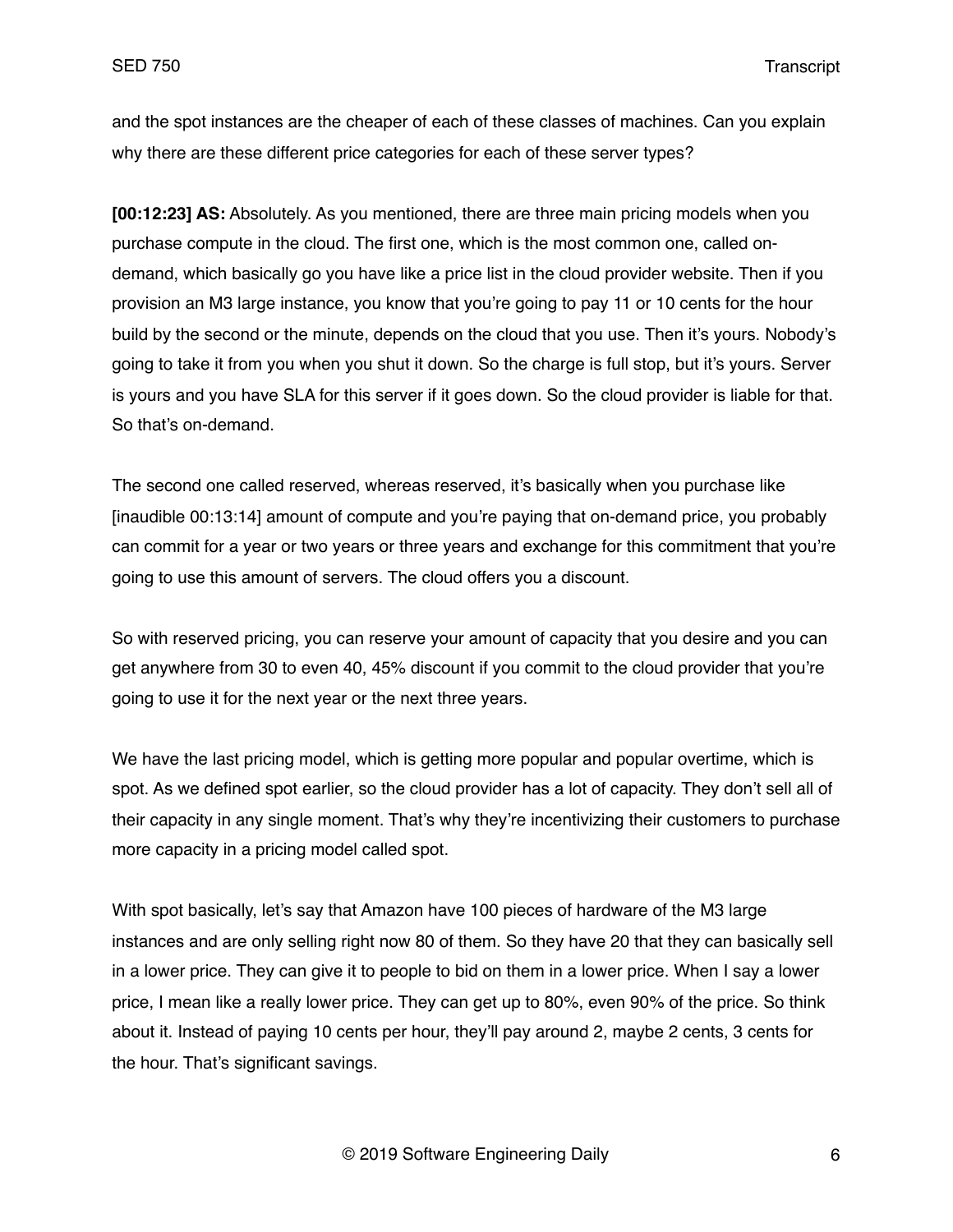However, the caveat here is that with spot pricing model, you don't have SLA. So you have access to traditional compute. However, Amazon or the cloud that you use can reclaim that server from you at any single moment within a 2 minute notice. That's spot and that's why it's cheaper than on-demand and reserve.

**[00:15:09] JM:** The example you gave, let's say Amazon has 100 different instances of their M3 machines and 80 of them are occupied. So they've got 20 available. It seems like all 20 of these could either be sold as on-demand instances or as spot instances, or maybe they're all scheduled for reserved instances, but they're not being used quite yet. They've got an hour of availability. So are we talking about the same machines here? They're just available under different pricing models? Under different conditions?

**[00:15:46] AS:** Yes, that's absolutely true.

**[00:15:49] JM:** Okay. So obviously, there's some penalty to working with these spot instances, because they're so much cheaper. There's no free lunch. What are the difficulties of working with Spot instances?

**[00:16:02] AS:** So obviously, if you think about it, when you buy a server with an on-demand pricing, so you know that you have the server. You can put your data on that server. You can run your application. You can sleep with a peace of mind. The caveat with Spot is you basically need to realize that you're in a different situation. Like the server can go down at any single moment and you need to be ready for that.

In order to use that penalty to your favor, the server to go down, you need to actually architect to your application or make sure that you run specific type of application that can handle that. Otherwise you'll be in a situation where you pay less but you're compromising on availability, which usually you're not going to find companies that do that.

**[00:16:50] JM:** What are some good applications for these raw spot instances? In a second we'll get into what you do with Spotinst. But if we're just talking about the raw spot instances, how did people – I think Netflix was probably an early example of how spot instances were used. How have spot instances been used in their raw form?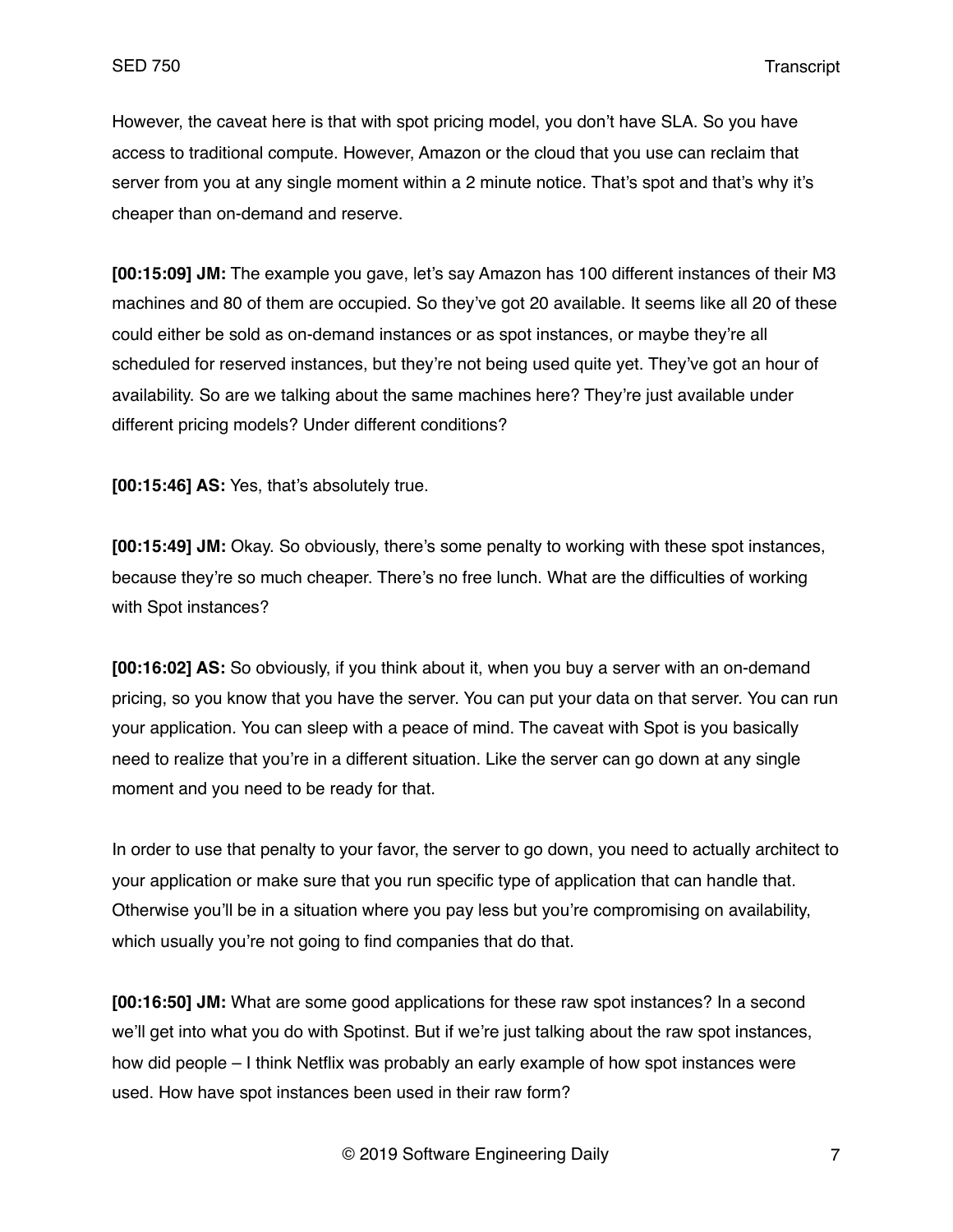**[00:17:11] AS:** Historically, organizations that were super cost sensitive, they were using spot instances for environment called batch, or offline job processing, which are things that are not customer spacing. Think about a university that needs to run a big computation around Monte Carlo algorithms, or you want to run something like DNA sequencing. So these things, it's not like a customer-facing or online jobs. For example, when you go to Facebook and you post a status or whatever, so you're expecting to get a response back. So that's like online-facing.

But when somebody hands over his DNA to a DNA sequencing company and he can wait for like three days until he gets an answer, but these are like these offline job processing that people historically were using spot instances. They got very popular in this area of batch computing.

**[00:18:10] JM:** Right. So the reason for that is because if a batch job gets scheduled on to a spot instance, and then the spot instance disappears in the middle of the batch job, well, you can just schedule it on to another spot instance and rerun it and it's going to take a bit longer, because you wasted some time on a spot instance that disappeared because the cloud provider needed to reclaim it. But it's not going to affect any users immediately, because this is an offline job.

**[00:18:39] AS:** That's 100% right.

**[00:18:41] JM:** Okay. So you are the CEO of Spotinst. What does Spotinst do?

**[00:18:47] AS:** So Spotinst, we had a pretty interesting story that started about four years ago. I was a student for a computer science in a university in Israel. Basically my thesis – Or I tried to do my thesis around cloud computing and how to optimize resources and kind of like save money in the cloud with some clever algorithms. When I first read about spot instances, it really got me, and I tried to do my thesis around how can you reliably use spot instances not only for these batch job processing, but for online user-facing environments. What I tried to do is basically how can you anticipate that as a customer? How can you anticipate when servers will terminate so you can take actions ahead of time and make sure that even that your app cannot tolerate interruptions or cannot tolerate, its service will service will disappear on it. You'll be able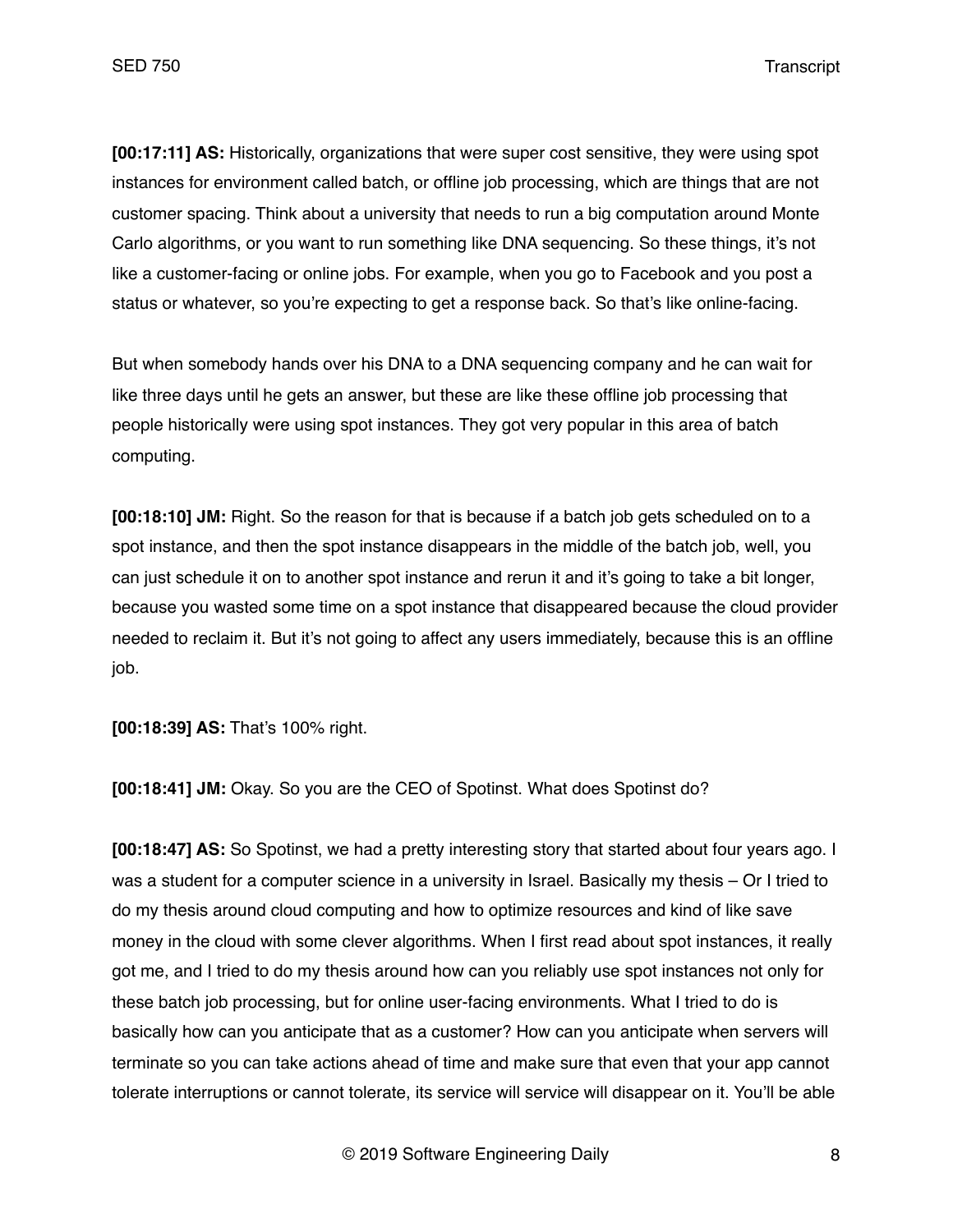to take actions ahead of time and migrate the necessary data or the necessary network and storage configurations from one instance to another so you can basically run some user-facing production applications on spot.

**[00:20:01] JM:** When you first started tinkering around with the spot instance market and you were trying to think of ways to turn these spot instances into more durable compute resources, what did you learn?

**[00:20:19] AS:** I learned that it was pretty interesting to see that there are very constant trends that I was able to learn kind of like very easily at the beginning, and then things got very complicated overtime. However, I learned that it's all about demand and capacity. So if you know to look at the full cycle of the day and understand in which hour you would like to gain capacity, and if you know what happened yesterday and what happened a week ago on the same day, you're probably going to be taking way better decisions than you would do if you just like provision instances on your own.

**[00:21:00] JM:** So if I am using Spotinst, how does my experience compare to managing spot instances myself? Explain what I would do as a Spotinst user.

**[00:21:16] AS:** So as a Spotinst user, you will just ask capacity in the same that you're asking capacity from your cloud provider, for example, Amazon. You would just go and use the Spotinst interface or the Spotinst APIs. What we'll do, we'll just go to your cloud account, your AWS account and ask for these resources. The experience of getting the spot instances is 100% the same experience. However, the experience of like after you're getting the spot instances is a different experience, because as the user, when you do it yourself and you get spot instances, so great. Everybody can get a spot instance, but then what's next? What happens if out of 10 instances you're losing 9, or out of 10 instances, you're losing 5? Then your application is in trouble.

While with Spotinst, we provide a software that actually predicts when the next interruption will happen. We're always 24/7 and in real-time also cross-referencing historical data. We're anticipating when instances will disappear. We're preemptively and proactively launching new capacity and adding it to the application clusters and then we are actually migrating the data or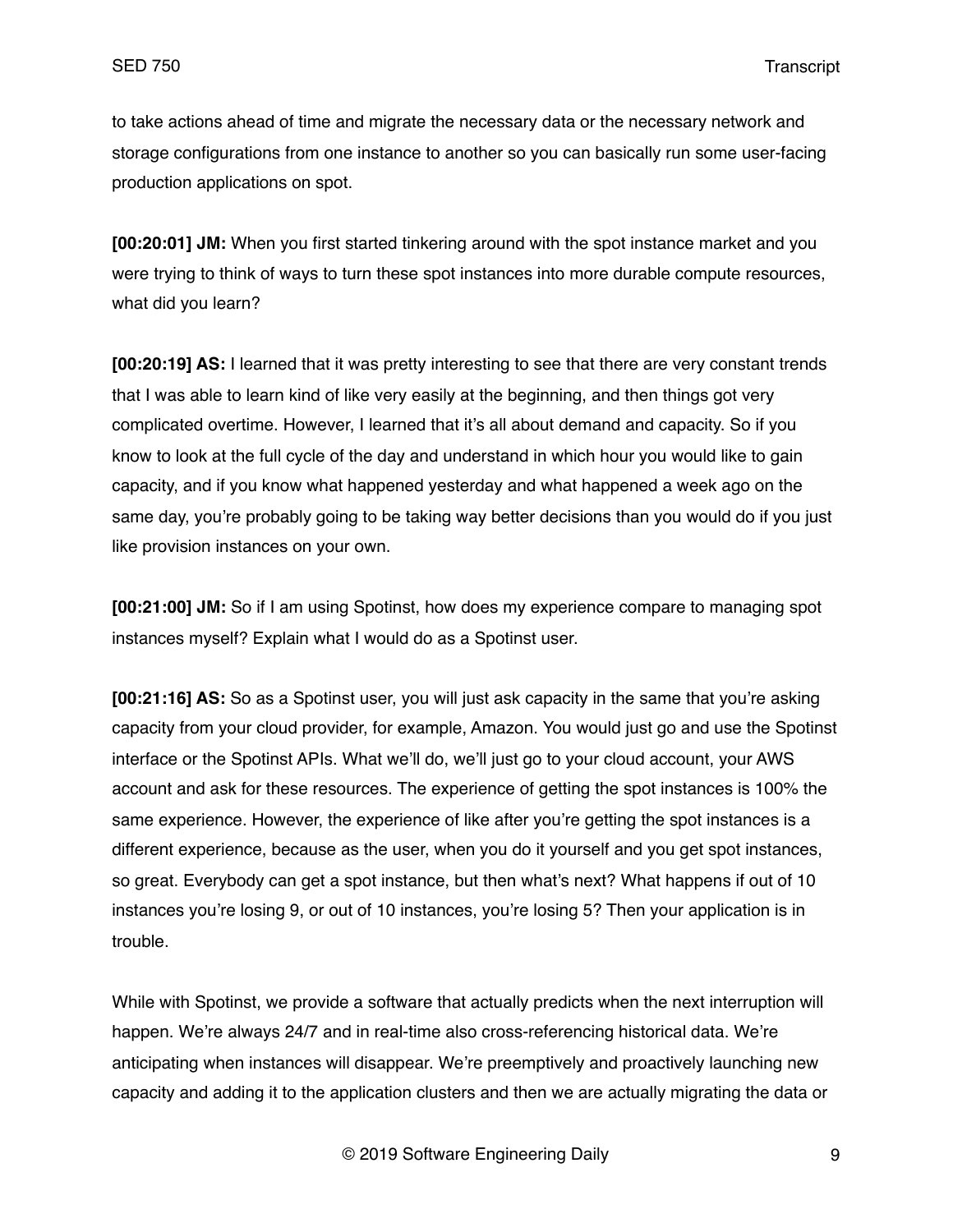the configuration that its needed for by the customers and [inaudible 00:22:37] data experience where the customer is like 100 to 50X less interruption rates in terms of like observing interruptions and problems in the applications, and our goal, our mission in the company is when you run your application through Spotinst, you'll just feel that you run it on on-demand instances.

## [SPONSOR MESSAGE]

**[00:23:07] JM:** Clubhouse is a project management platform built for software development. Clubhouse has a beautiful intuitive interface that's made for simple workflows or complex projects. Whether you are a software engineer or a project manager or the CEO, Clubhouse lets you collaborate with the rest of the product team.

If you're an engineering-heavy organization, you will love the integrations with GitHub and Slack and Sentry and the other tools that you're feeding into your issue tracking and project management. To try out Clubhouse free for two months, go to clubhouse.io/sedaily, and it's easy for people on any team to focus in in on their work on a specific task or a project in Clubhouse while also being able to zoom out and see how that work is contributing towards the bigger picture. This encourages cross-functional collaboration. That's why companies like Elastic and Splice and Nubank all use Clubhouse. Those companies have all been on Software Engineering Daily and we know they are competent engineering organizations.

Stay focused on your project and stay in touch with your team. Try out Clubhouse by going to clubhouse.io/sedaily and get two months free.

Thank you Clubhouse for being a new sponsor of Software Engineering Daily.

# [INTERVIEW CONTINUED]

**[00:24:37] JM:** So you're giving people the ability to run these long-lived interactive user-based applications on top of spot instances, because you are able to predict when a spot instance is going to disappear. So when you can detect that a spot instance is going to disappear or when it might be about to disappear, because like you said, you don't have this SLA from the cloud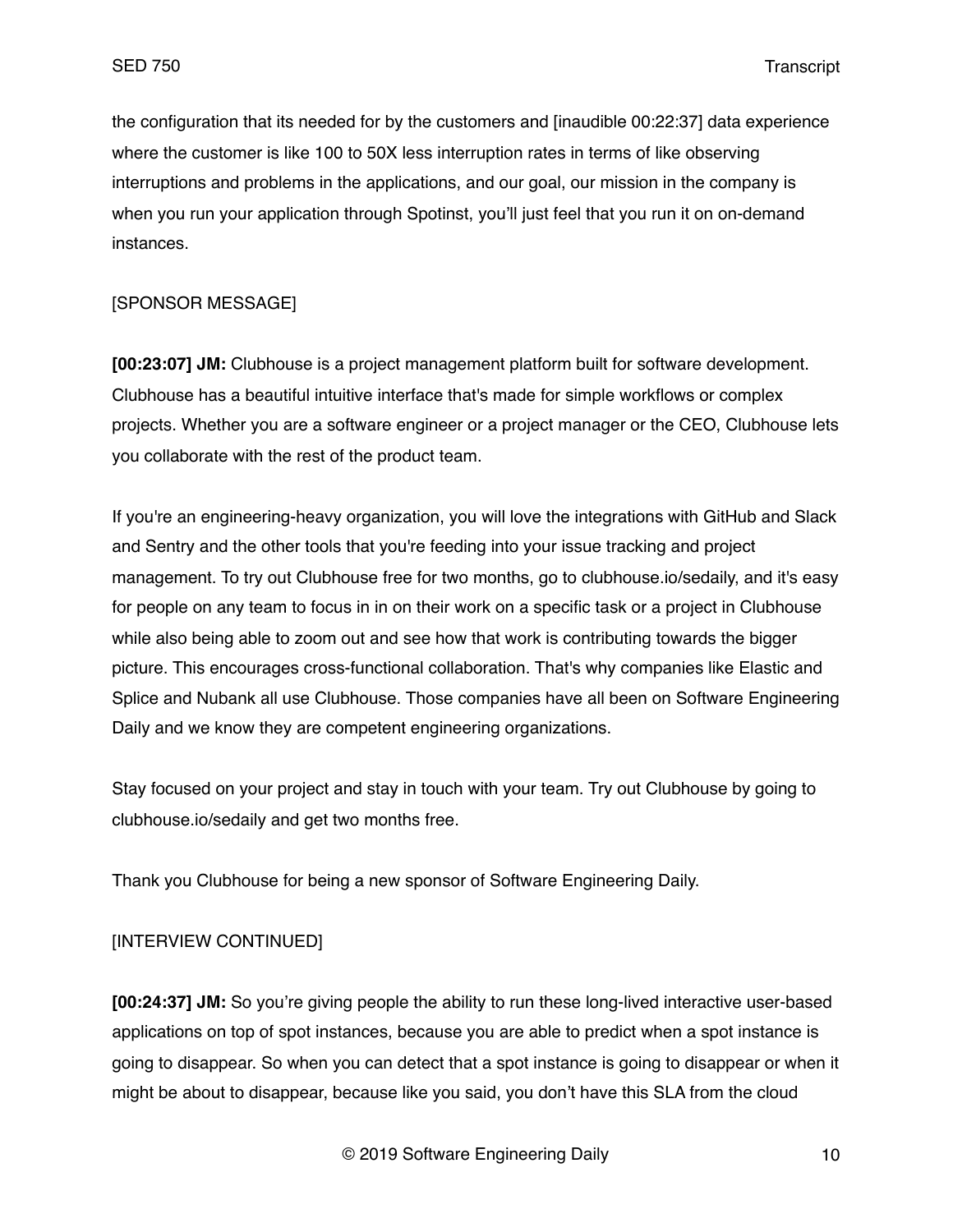provider. The cloud provider can grab it from you at any time if somebody's willing to pay a higher price than you for that instance, they're going to take that away from you. But you can preemptively schedule another spot instance and put the application on to that instance. When the cloud provider is ready to take it away from you, you can just route the traffic to that fresh instance that gets spun up.

So when you are trying to detect when that's going to happen, when the spot instance is going to be taken away from you, what are some signals that suggest that the instance might disappear?

**[00:25:47] AS:** That's a very good question. Basically, our web algorithms that runs in the background and always creating a forecast based on historical disappearance of instances, we're kind of predicting how the next – When the next interruption will happen. So just something which is very important to mention is that when you're using different compute types on AWS, so it's called uncorrelated. What do I mean by uncorrelated markets? For example, if you purchase M3 medium and M4 medium, that's a different type of hardware.

So the fact that Amazon is running out of capacity of M3 medium doesn't mean that Amazon is running out of capacity on M4 medium. What our platform does in the background, we're looking at M3 medium and we're looking at trends of M3 mediums and we see, "Hey, this is right now Monday 8 AM in the morning, and usually at 8 AM, 8:10 AM in the morning, something usually happens in terms like disappearing of instances."

Where like about 7:15 or even before, we're scheduling new capacity to launch into that cluster and we'll schedule that from an uncorrelated market from a market that we understand that there will be capacity at this time of the day based on historical data, and then we can safely go through that interruption of eviction of instances during the time that we were sure that it's going to happen. So there is a machine learning in the background that always fixes that, but that's like on the surface just to explain what we do behind the scenes.

**[00:27:26] JM:** Are you continuing to iterate on those machine learning models? How rapidly is the market changing? Are your models as good as they need to be today?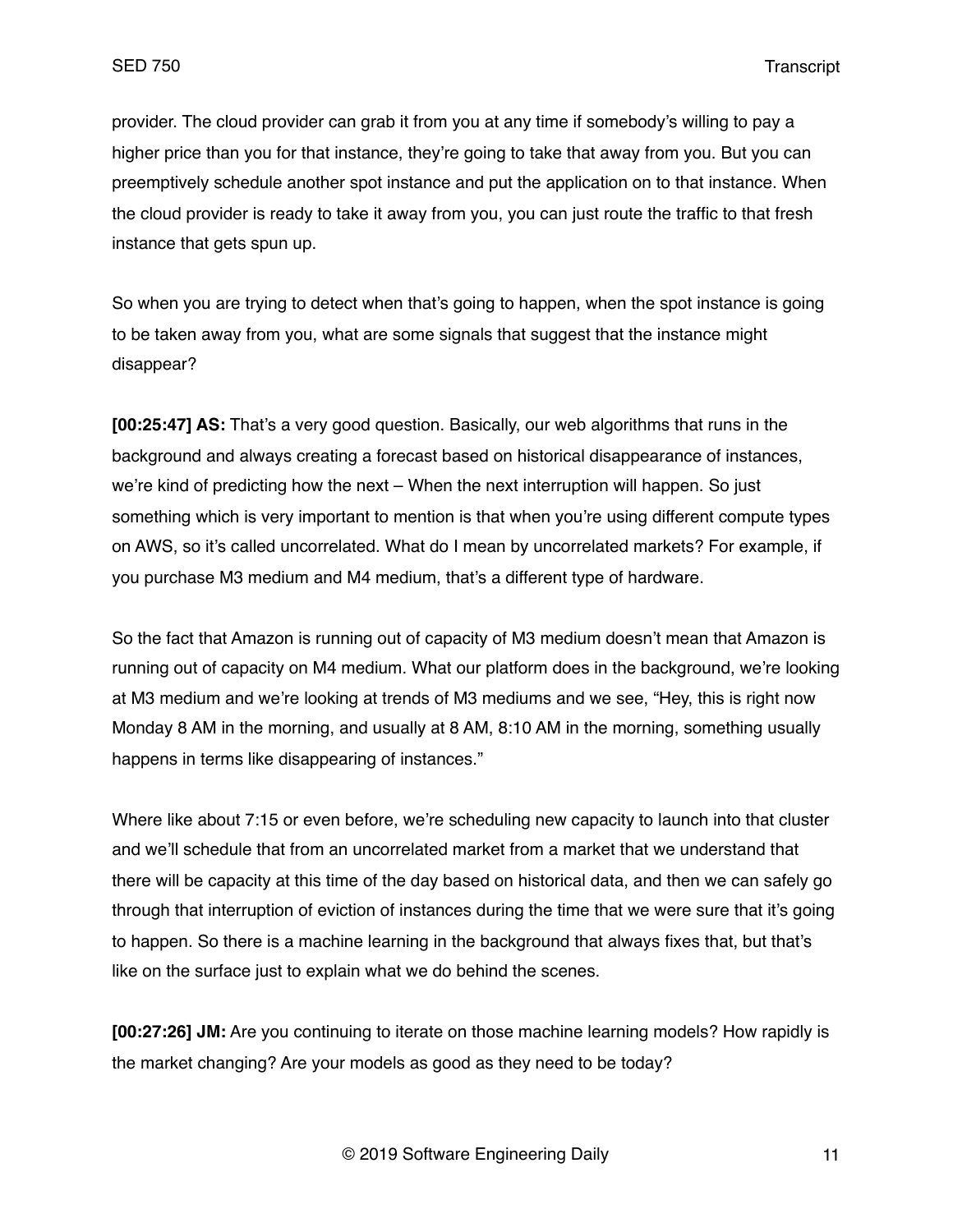**[00:27:38] AS:** It's always changing, because Amazon is always adding new compute hardware. So you need to learn it just like from scratch. They're changing capacity. We see it all the time. Obviously as a cloud provider, they need to do a lot of reallocation of capacity between data centers within that data center. So it's a system that always learns itself and learns from like things that you predicted and didn't really happen. So you always know how to fix it. We actually have like a team of people of data science that are always looking at the data and doing the relevant corrections to that.

**[00:28:16] JM:** What do you need to do to shift the workload from one machine to another when that instance is going to disappear?

**[00:28:27] AS:** That's where it depends on the workload type. So to give more context, when you launch an application in the cloud, you would usually either use a single server or you're going to use something called like auto scaling groups. Basically like a horizontal way to your scale your servers when you need more capacity in an automated way. Basically, then you can run containers on top of that. You can run a microservice. This microservice can be Java, can be Python, can be Node.js. It depends on you.

When we as customers to provision capacity through us or their clusters through us, we basically want to know what is running on top of it. Is it Java? Is it Node.js? Is it a container? Because all these information is going to help us when we're actually going to deal with the inevitable. We just replace the spot instances, because in every different type of app, we'll take a different top of decisions.

For example, if we understand that you have a microservice based on Node.js that is running behind an nginx load balancer or running behind an Amazon Elastic load balancer. So we know that we have like certain steps that we need to make in order to launch a new Node.js app, reroute the traffic to the Node.js app, but we need to make sure to deal with the existing connections, existing HTTP connection, TCP connection, database sessions that were already open on that application server. So we let the server drain. We realize, "Hey, whenever the server ended the draining period," and then we can safely terminate that.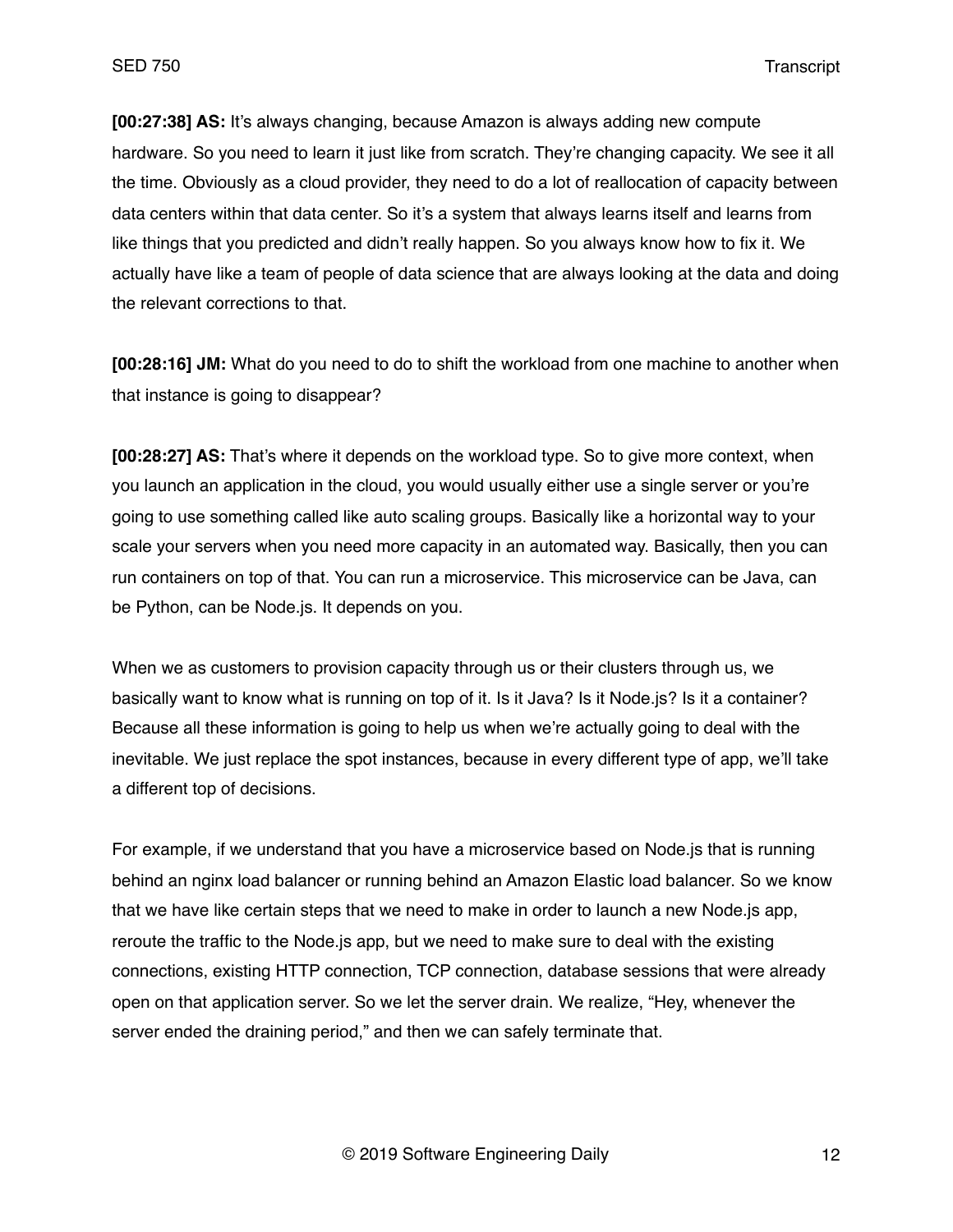So it really depends on the app. We have many different type of apps that we support. The most common ones are microservices, web applications, containers and there are several other more, but that's basically what we do.

**[00:30:27] JM:** Are there any consistency issues that can develop when you're trying to do this handoff from one spot instance to another? You're trying to shift of copy a service from one instance to another. I can imagine if one request is in the process of going through the instance of that service that's about to get decommissioned and you're about to reroute traffic to another instance, there could be some potential for consistency issues or availability issues. What are some cases that can rise there?

**[00:31:07] AS:** Yes. That's a good point. Usually in traditional web applications, as long as you know to manage the draining time properly, you can be safe, because usually it's a short-lived HTTP connection that are basically know the default timeout might be anywhere from 60 seconds to 120. So if you give it enough time, all the HTTP connections will close and then you can just monitor the server and there's like zero HTTP connections that are open and then you're safe to go and decommission the server.

However, in a more long-running applications, they're doing like transcribing a video or opening like really long session with databases and access to memory, this is where you really need to be sophisticated with a training timeout and the way you replace servers. This is where we introduce to customers different features that it can use in order to tell us, "Hey, if you decommission the server here, I need to wait at least one hour, or I need to make that three steps of like closing the connections with predefined scripts and only when you get an okay from the script, you're good to go." So we've seen some pretty complex stuff over the years.

So the last thing that I would mention here is that we have one rule of thumb of things that like don't ever use on spot instances, which is a single point of failure. So we have to have a single failure, maybe a single database or an application that it can run only on a single instance. It cannot be moved to another one at all. So that's probably a place where you want to  $-$  You would not want to leverage spot from the first place.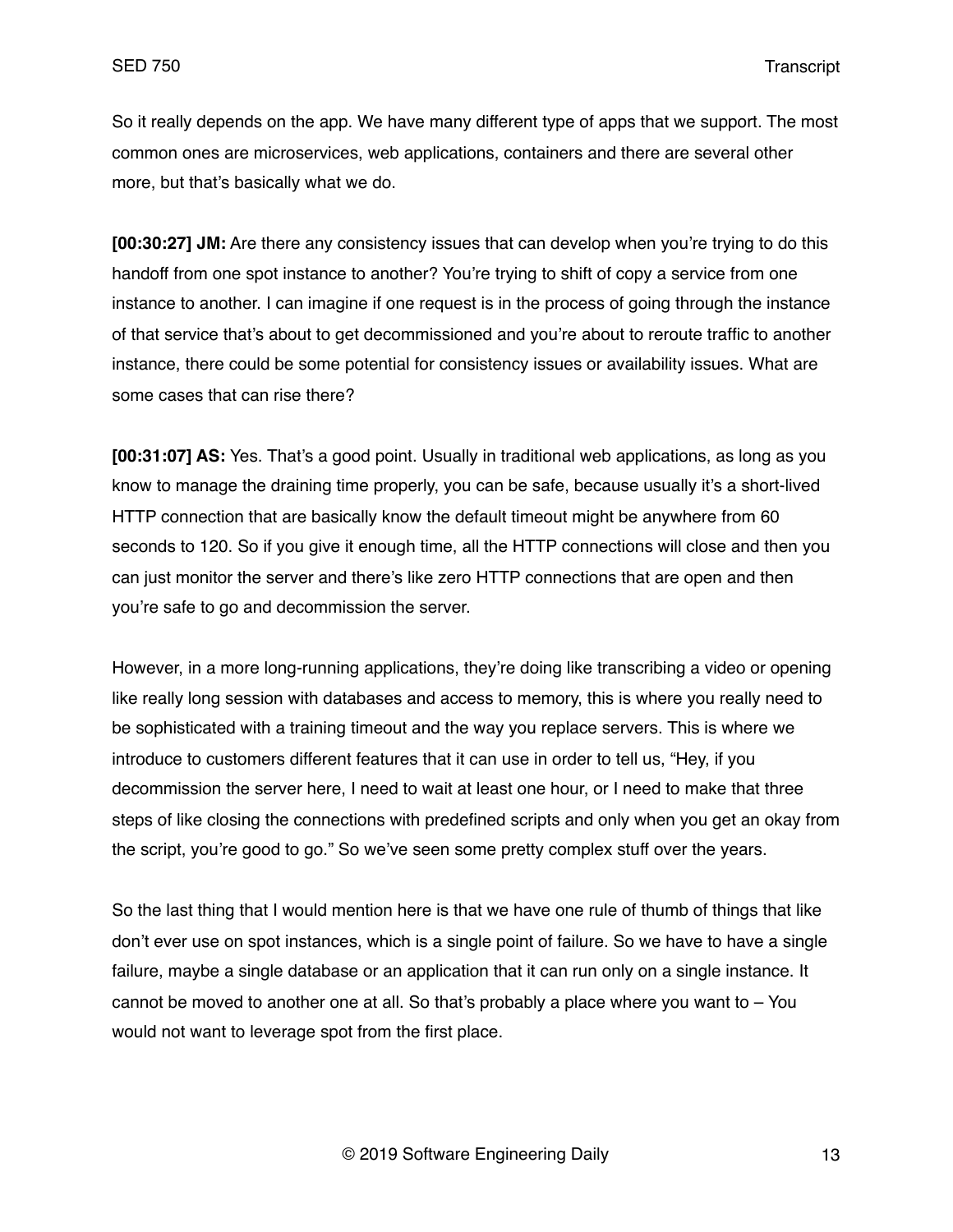**[00:32:56] JM:** Today you have a lot of customers, because obviously this saves people money. There's a lot of volume going through your system, and this is good for you because you have some economies of scale, but it also comes with the challenges of scale. How has managing Spotinst and the Spotinst infrastructure, how has it changed as you've gotten bigger?

**[00:33:22] AS:** I think as you defined it as the economy of scale. I think that the more customers we have and the more instances that we manage on behalf of them, the smarter we become, the more accurate we become, the more easier it becomes for us to predict stuff. When we started, we just had like data points from less – I don't know, 100, 500 machines, and today we manage several hundreds of thousands of machines in any single moment. So we can see what's going on in any single place of the cloud provider. It helps us to be way more accurate than before.

Regarding the challenges of scale – So obviously as people want more access to do spot, so you need to realize that there is limited amount of compute that you can possibly get, because you're limited by the cloud provider. However, if you know to distribute and scale it across different compute types and hardware types, this is where you can get the economy of scale, because a cloud provider has a lot of different machine types and a lot of data centers. If you know how to utilize them correctly, you can both support the scale that people want and also not to exhaust the compute in a single machine type.

**[00:34:44] JM:** In the original Spotinst product, you needed to be able to schedule these VMs. You needed to be able to request new spot instance VMs as your customers are requesting more resources. I'd like to know about the process of building that first product and some of the code that you wrote for that first use case.

**[00:35:09] AS:** So that's a very exciting question, because always when I go back and starting to remember the first day of the company, it's really exciting. So without knowing like how Amazon is working in terms of like culture, so we always had this in mind, which is start with a customer and then work backwards. We were meeting with customers who wanted to leverage spot and we were asking them how would you like it to be? What is the experience that you would like it to be? How would you like to provision the compute and how would you love to use the service? We interviewed a lot of customers, and then eventually we worked backwards and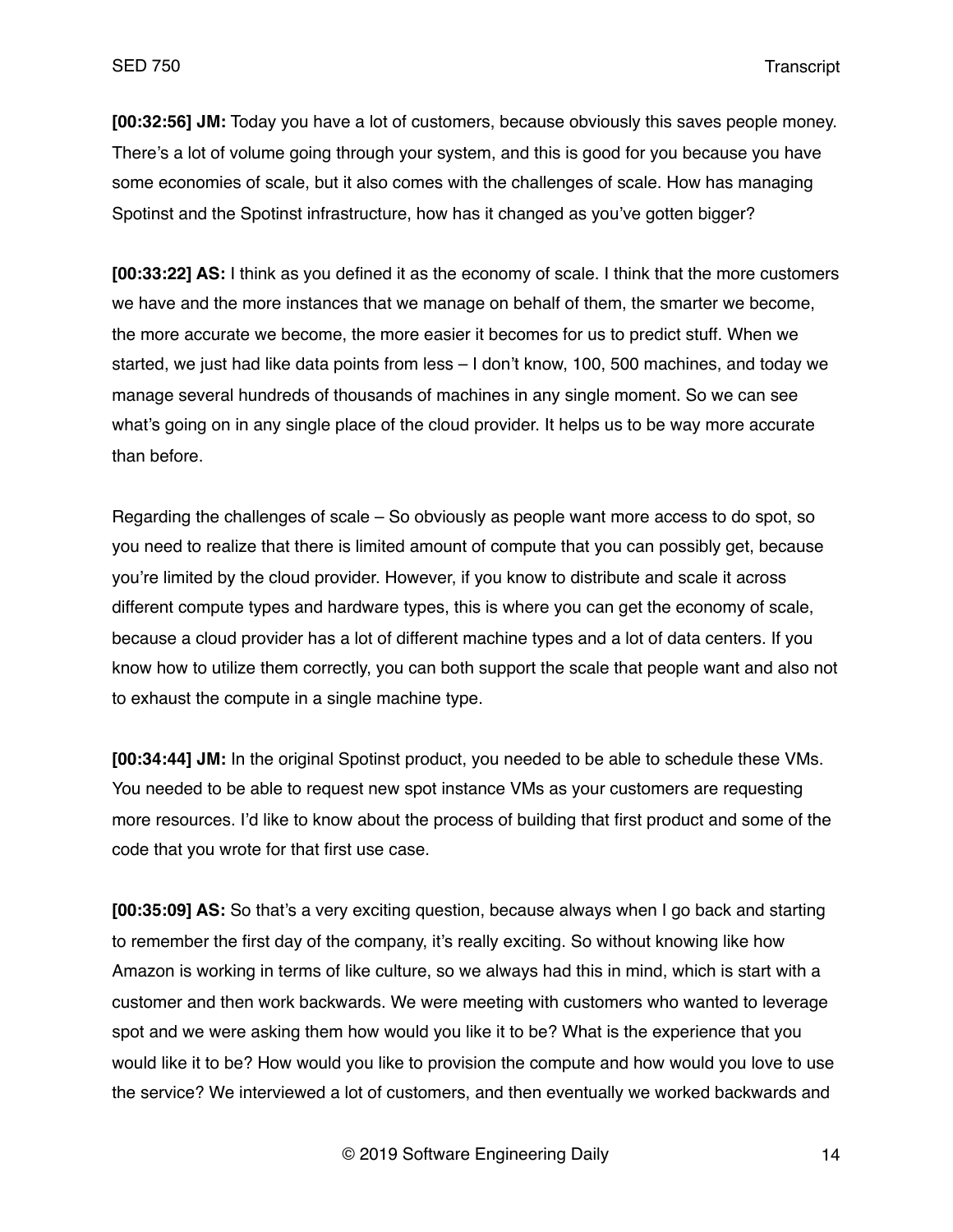developed the things that they actually needed and asked for. We ended up with developing a cluster software that is basically targeted for developers and operations or dev ops people or IT persons that is basically the same as the cloud APIs for launching a VM.

You can just choose. It's very dynamic. You can choose if you want to get one, if you want to get 100, if you want to get a dynamic number of servers. You can start with one and then scale to 100. That's how it all started, and the standard was that if you looked today about a software that we provide, which is called Elastigroup. So it's very similar to the cloud APIs as people know them today.

**[00:36:35] JM:** What programming languages did you use for the first version?

**[00:36:38] AS:** We used Node.js and Java.

**[00:36:42] JM:** And where does the code first Spotinst itself run? Do you run in a cloud provider?

**[00:36:48] AS:** Yeah, absolutely. We leverage mostly AWS. We run our code, our software on AWS. We leverage multiple regions for high-availability, but 90% of our stuff is running on Amazon.

**[00:37:01] JM:** It's interesting to talk to companies like yourself who have built a cloud provider on top of another cloud provider. Like I just did a show with Guillermo from ZEIT, and that's another cloud provider built on cloud providers. What are some of the fundamental difficulties of building, I guess you would call it second layer cloud provider?

**[00:37:25] AS:** Yeah. The customers who are using the cloud, they already get like an excellent service. They get amazing SLA. They already get a very good – They already have like really high expectations from you, because your competitors or like your alternatives are the cloud providers. So building a layer of cloud providers on top of cloud providers, customers had like a really, really high expectations and are very demanding. So that was – I can tell that it is a challenge for sure. You cannot be like not good as them, because people are not going to use you.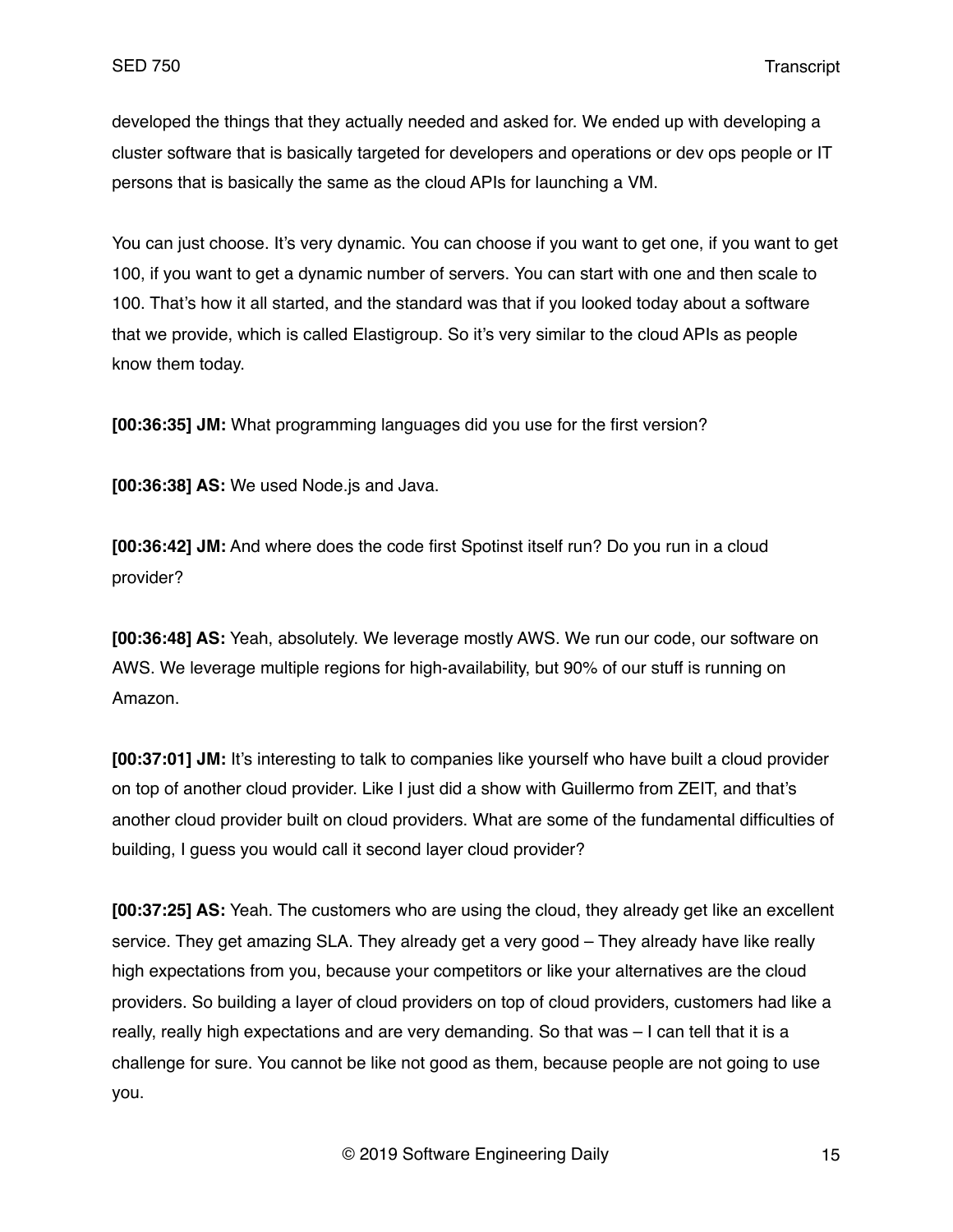The second thing is that the cloud providers are just acting like startups and they're moving as fast as startups. So keeping up their feature sets, keeping up with their offering, and also run your own business, that's also very challenging.

**[00:38:25] JM:** You started the business in 2015 and since then the world has moved more towards thinking about containers rather than VMs. How has the shift to containers changed your product strategy?

**[00:38:40] AS:** You are correct. Basically, when we first started the company, so mostly were VMs and applications on top of VMs in a very traditional way, then just because we're working with so many customers and talking to so many customers every week, we just started to hear the word containers and containers again and again and we also heard about Kubernetes.

People starting to leverage Kubernetes, thinking about Kubernetes, and at the beginning you're not sure of like these signals that you're hearing from the market they are real, or just another tool that people will just like – It's another hype or something like that. But then when we're looking in our statistics, so we're actually looking about the workload types that we're managing. For example, we want to know any single moment how many web applications versus containers, versus like Node.js, Python, Java stuff we're managing. So we can get better decisions on our product roadmap.

Then we saw like – Since 2017, we saw like a sharp increase and people asking for containers are actually starting to use containers in production. That had a lot to do with our roadmap, because then we saw that containers, when you run containers on top of VMs, so it introduces another level of complexity that we realize that we need to solve even bigger problems right now as people are using containers.

**[00:40:05] JM:** How did that shift what you had built? Let's take an example, if somebody schedules a bunch of containers on top of a VM that they've requested from Spotinst, was there any inherent difficulty in that or did your platform continue to work when people were started breaking up these VMs into containers?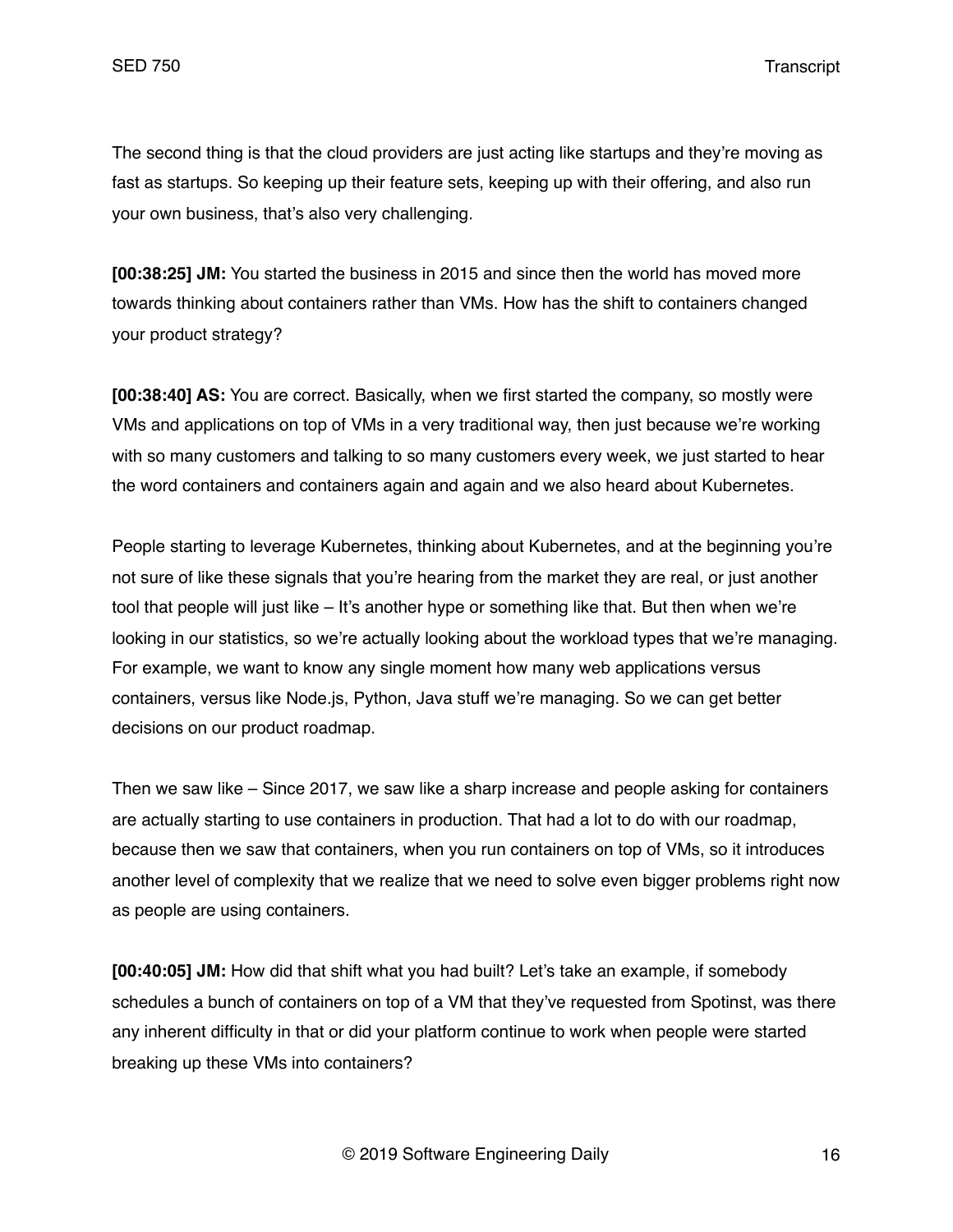**[00:40:28] AS:** Think about it. When we used to manage traditional applications, like an application that actually runs on VM, so they are coupled. So you know whenever the application needs more capacity or like CPU is going up. So you can just provision out of VM. It's very logic. With containers, what happen is that right now you have two layers. You have the layers of VMs and then you have another layer, which is the containers, and then the apps running on top of the containers. So like there is another level of abstraction from the VM to the app, which is the containers in the middle.

So whenever customers want to run one container on a single instance, that easy. But when they run, as you mentioned, schedule more containers on to VMs, then it becomes tricky, because there are many ways how to do that. When you're requesting additional one container, additional 10 containers, like the infrastructure or the service provider needs to respond differently.

We've seen customers like telling us, "Hey, guys. We're trying to schedule these containers and we're getting these errors. What can you do for us?" Then we realize that there is like really complex mathematic issue, which think about an example, you run two servers. Two of them are like medium servers and each one of them can run two containers in a specific size. Then a customer needs 10 containers or 20 containers, additional 20 containers. So you need to have like a very smart system in the background that not only introduces new compute whenever you need more containers, but actually looking at the containers, understanding what are the requirements of the containers, because it can very dynamic. You can request a container with a single gig or RAM or 10 gig of RAM. It's really dynamic according the developer that's asking for the container. So we started to build a layer on top of our software that basically listens and understands what are the containers needs, and according to that, introduces the capacity that these containers need.

**[00:42:35] JM:** Right. So is it also an issue where let's say somebody provisions a VM and they run let's say service A and service B on that VM and then service A is getting hammered and hammered and hammered with traffic, and so they need to scale up the container of service A, but they don't really need to scale up the container of service B. But the way that Spotinst was originally architected, I'm imagining that the scalability would be, "Okay, let's spin up an entire new VM with both service A and service B," and you don't actually need additional instances of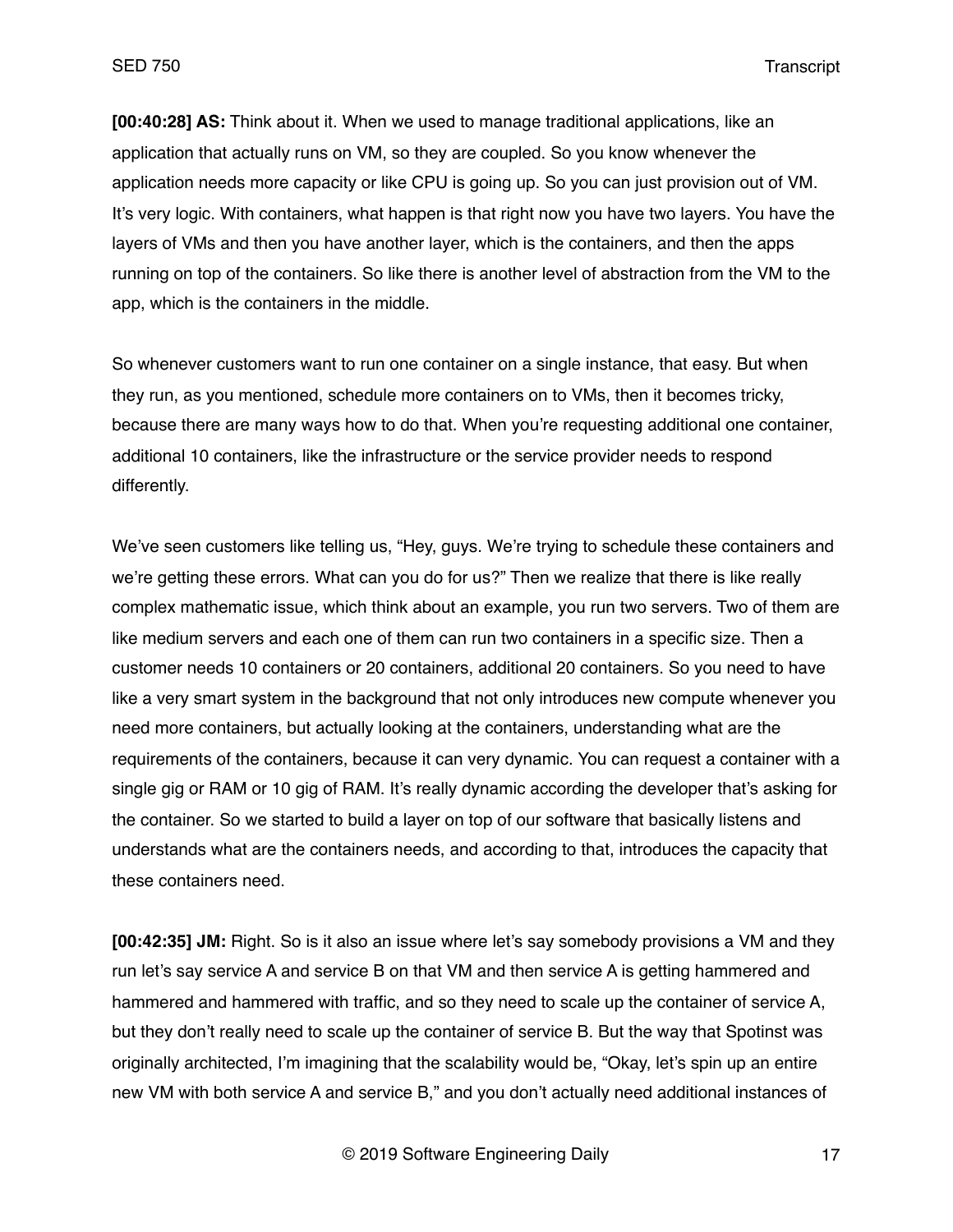service B, the container in service B, but you're going to get it anyway if your system is built in terms of VMs.

**[00:43:25] AS:** Correct. That's a big problem that was happening at the beginning. Even further than this, think about it when if service A, which service A is requesting 2 gig of RAM and 2 vCPUs and then something changes on service A, and service A right now is asking for 6 gig of RAM and 4 vCPUs per container, and then like the traditional way of deploying machines is that, "Okay, I need a medium, and if I want to horizontally scale, I'll get more 10 medium or 100 mediums."

But then you'll get another medium or another 10 mediums, but the new service A size, they're going to fit this new medium. It's like there is an alignment between the container size that you need and the VM that you're getting. These two problems, where like the main problems that we saw, we said, "Okay, we need to solve that.

# [SPONSOR MESSAGE]

**[00:44:35] JM:** Software engineers can build their applications faster with the use higher-level APIs and infrastructure tools. APIs for image recognition and natural language processing let you build AI-powered applications. Serverless functions let you quickly spin up cost-efficient, short-lived infrastructure. Container platforms let you scale your long-lived infrastructure for low cost, but how do you get started with all of these amazing tools? What are the design patterns for building these new types of application backends?

IBM Developer is a hub for open source code, design patterns, articles and tutorials about how to build modern applications. IBM developer is a community of developers learning how to build entire applications with AI, containers, blockchains, serverless functions and anything else you might want to learn about.

Go to softwareengineeringdaily.com/ibm and join the IBM Developer community. Get ideas for how to solve a problem at your job. Get help with side projects, or think about how new technology can be used to build a business. A softwareengineeringdaily.com/ibm, you will find the resources and community who can help you level up and build whatever you imagine.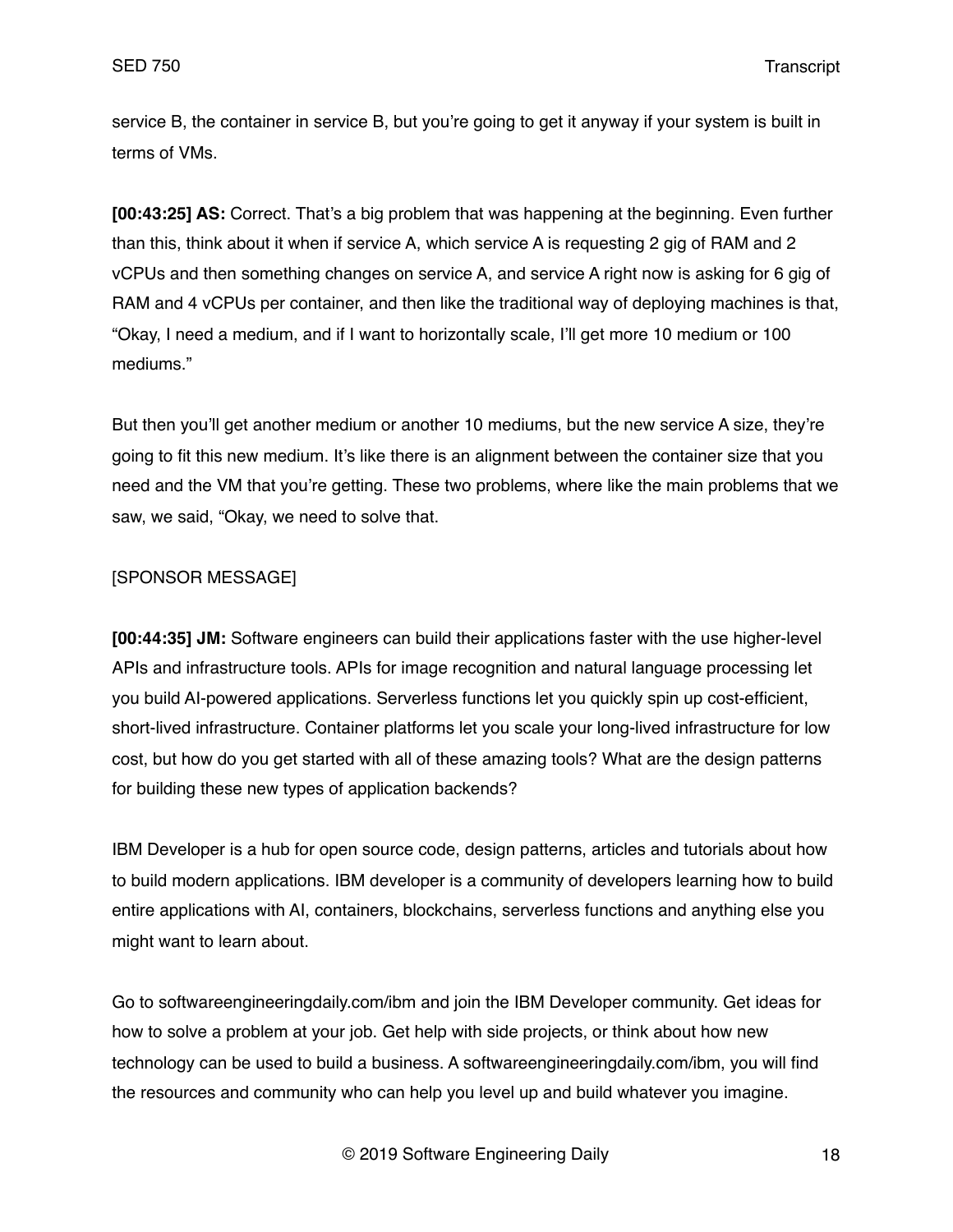Thanks to IBM Developer for being a sponsor of Software Engineering Daily and for putting together a useful set of resources about building new technology. I'm always a fan of people who build new technology, who build new applications, and this is a great resource for finding some design patterns and some new ways to build and leverage these technologies, like serverless, and containers, and artificial intelligence APIs.

So thanks again to IBM Developer.

## [INTERVIEW CONTINUED]

**[00:46:34] JM:** You eventually built a product called Ocean, and this is a platform on top of Spotinst for deploying containers specifically. Explain what Ocean is.

**[00:46:46] AS:** Yeah. Ocean is first of all our recent product which we launched about a few weeks ago, and Ocean, based on what I've just said, Ocean is technology that we realized that we have to build when people are leveraging containers on top of VMs. Because we've listened to the market and we saw two main signals. Like one, we want to unlock compute for a reasonable price, and that's what we were solving from day one.

The second is that people want like a more hands free, and we call it serverless way of managing their apps. They want to deal with less compute. They want to deal more with their applications. About a year ago or maybe 18 months ago I think the word serverless started to resonate a lot with people, like Amazon was pushing a new product four years ago called Lambda and people started to understand what are the benefits of running application in a serverless way, and a serverless way that means that you provision your app, and then that's it. You don't need to manage the compute. You don't need to scale that compute. You're paying only when you've used this compute, and whenever you don't use it, you don't pay. So it's like it's a utility billing. It scales horizontally if this service has hammered. So you'll get more copies of compute and it scales down to zero when you don't use it.

We saw these two signals, like people want to manage things in a serverless way and people wants to get better compute offering and pricing, and when we looked at Ocean at the

© 2019 Software Engineering Daily 19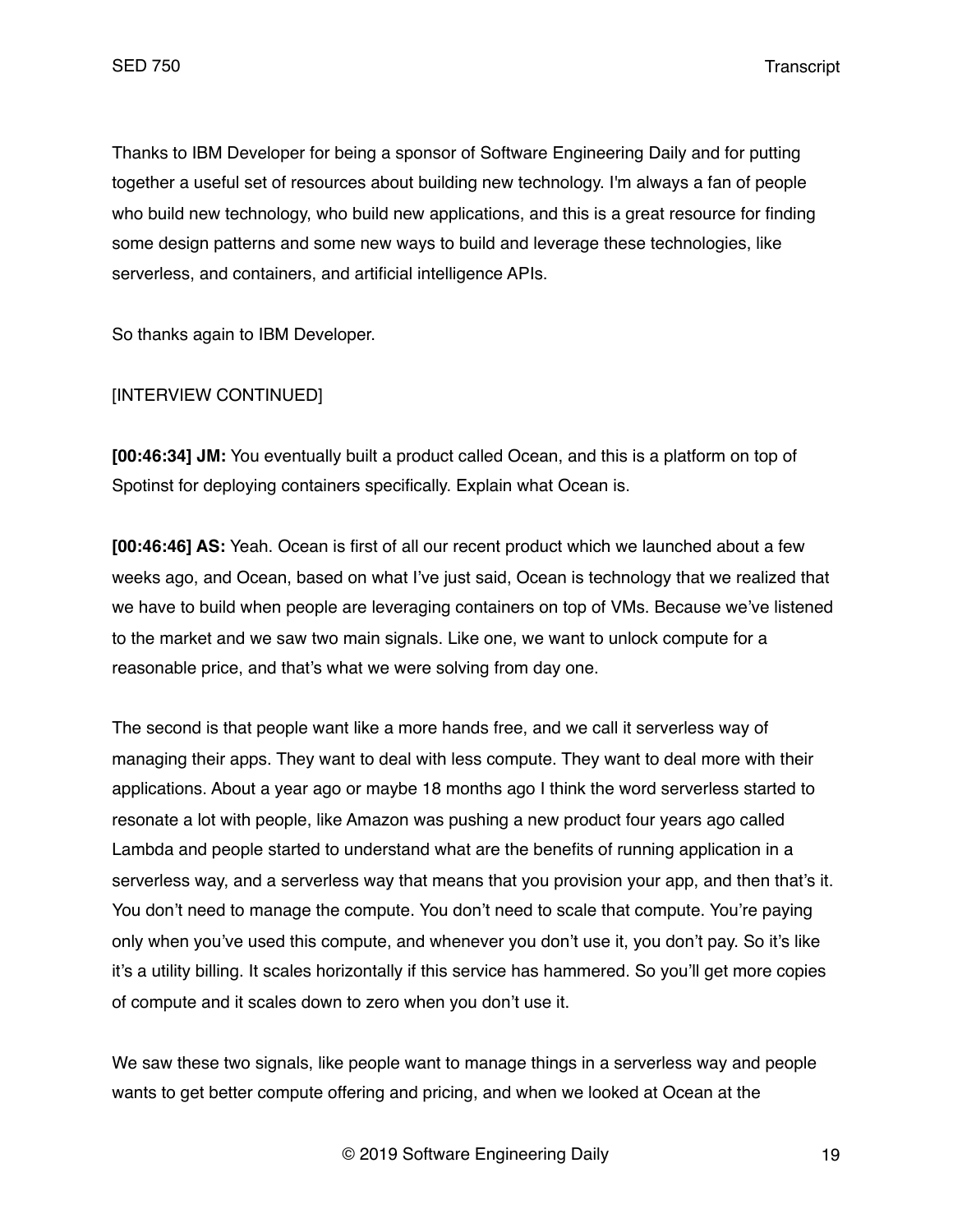technology, it's doing exactly these two things, but for containers. So Ocean is basically introducing an interface to developers or dev ops that they can launch and provision their containers through their preferred scheduling systems. It can be Kubernetes. It can be Amazon ECS.

Very soon it's going to supporting Docker Swarm or HashiCorp Nomad, any scheduling platform for containers that you wish. Then once this container reschedule, the compute is basically abstracted away from you. It will scale. It will scale down to zero. It will scale to whatever copies of compute that you need automatically. You don't have to do anything. You don't need to manage the VMs in terms of like security patches or OS patches. It's already done in the background by Ocean. Basically gives the developers serverless way to manage their containers and also very, very reasonable pricing of compute they can unlock as they scale.

**[00:49:40] JM:** The experience of deploying a container on your product, Ocean, it seems quite similar to deploying a container on an AWS Fargate or Azure Container Instance. These are these long-lived container instances, the serverless containers. How do the containers that you're spinning up for people on Ocean compare to these container instances that the cloud providers offer?

**[00:50:15] AS:** So I think we're hitting a spot where we basically offer the same service, like Azure Container Instances, the ACI or Firegate, and it's just a matter of like how efficient we are in acquiring the underlying compute, and our goal is to be way more efficient at any other provider in acquiring the compute underneath of the container.

**[00:50:42] JM:** Right. Now I find these container instances so interesting and so useful, because I've been a longtime user of Heroku, and Heroku is as far as I know, just giving you a container. It's been giving people containers for a very longtime since before containers were trendy, and they're called dynos on Heroku, and Heroku has made a great business out of selling Dynos to people, because that's all you need often.

Many people who are hobbyist developers, or even at a large company and they wanted to use Heroku. They can spin up their entire application as just some monolithic application that just runs in a long-lived container, and that's great. That's what a lot of people need. So that's what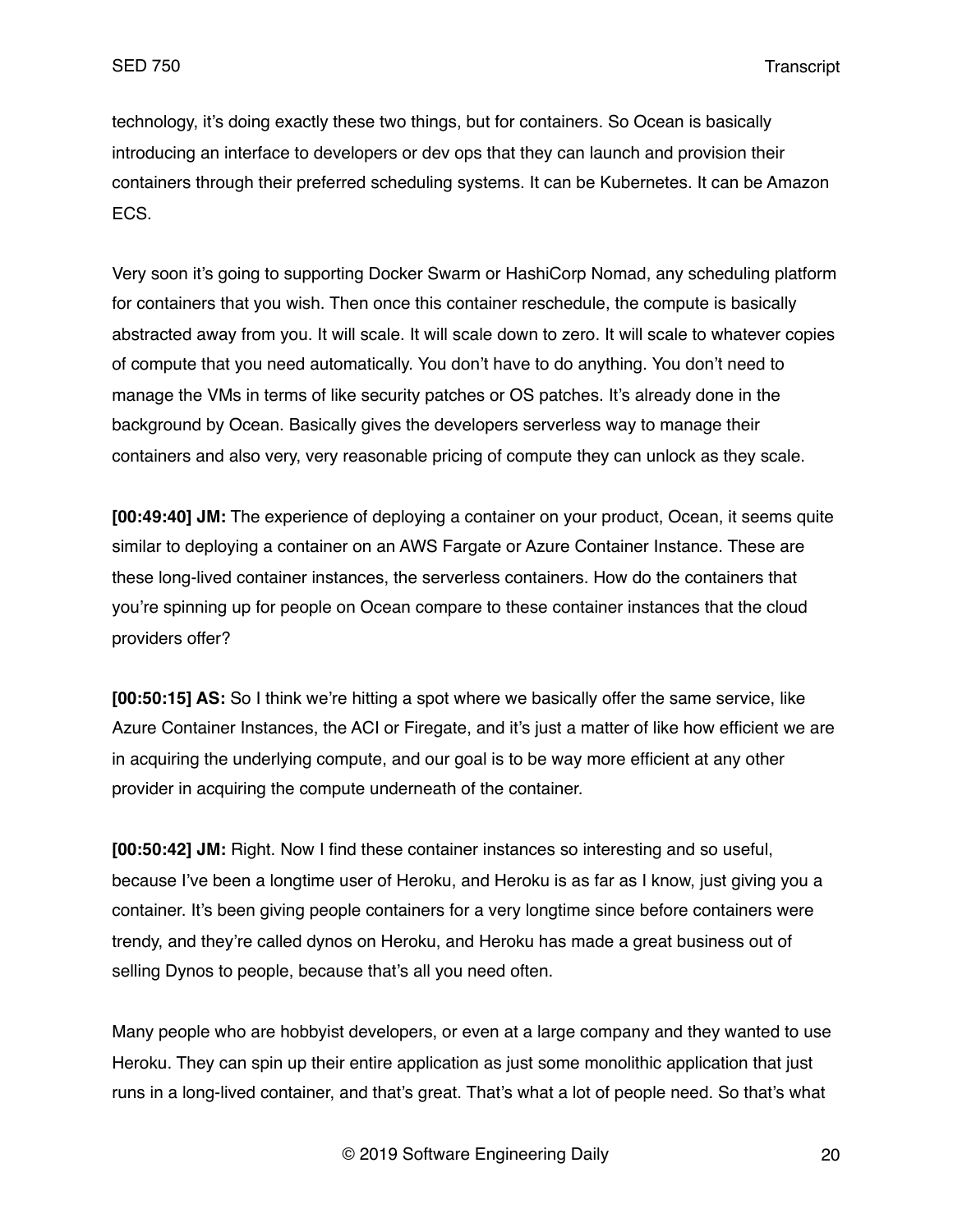AWS and Azure have been offering with this Fargate and container instances products respectively, and I was talking to you about this when we were at KubeCon. But it surprises me that there's not more excitement around the idea of these low-cost cloud provider container instances where you can just spin up your monolith in a standalone container. People see more excited about the idea of managing a Kubernetes cluster, when in fact like why would you want to be a cluster operator. You could just be an operator of your application abstraction. Why is that? Why do people want to manage their Kubernetes when they could just manage their application in terms of these container instances?

**[00:52:22] AS:** Jeffrey, I couldn't agree more. I think that you're absolutely right in terms of – Also, it's great to see what Heroku did, like becoming so trendy now. Also, if you go like even 10 years back and look at Google app engine, which is basically a very same thing, but just people weren't ready for that yet.

**[00:52:41] JM:** That's true.

**[00:52:43] AS:** I think this is like the strength of AWS, which they're actually meeting the market whenever the market needs that. They will not introduce some spaceship when you just need a regular car, and I think that's a big thing for Amazon. Right now it's becoming popular, because people did that runway of like, "Hey, [inaudible 00:53:03] what is container. Okay, we're sick and tired to manage Kubernetes. So we want like EKS now. We want manage control plane of the master." I think that people are still not yet that excited about the container instances and these serverless containers, because right now a lot of people are in the exploration mode. They want a lot of control. So they want to deploy. They want to see what happened, and I think that the – We're going to see pretty soon how the excitement is going to sharply increase around this. We're already seeing it from our customers when we pitch them and tell them, "This is what Ocean does."

I see the aha moment. I see like how people like their eyes are shining. They're saying, "Oh, are you serious? Can you really deliver that? If yes, that's like the holy grail. We just deploy containers and then the infrastructure self-manages itself," and I think we're hitting that sweet spot right now.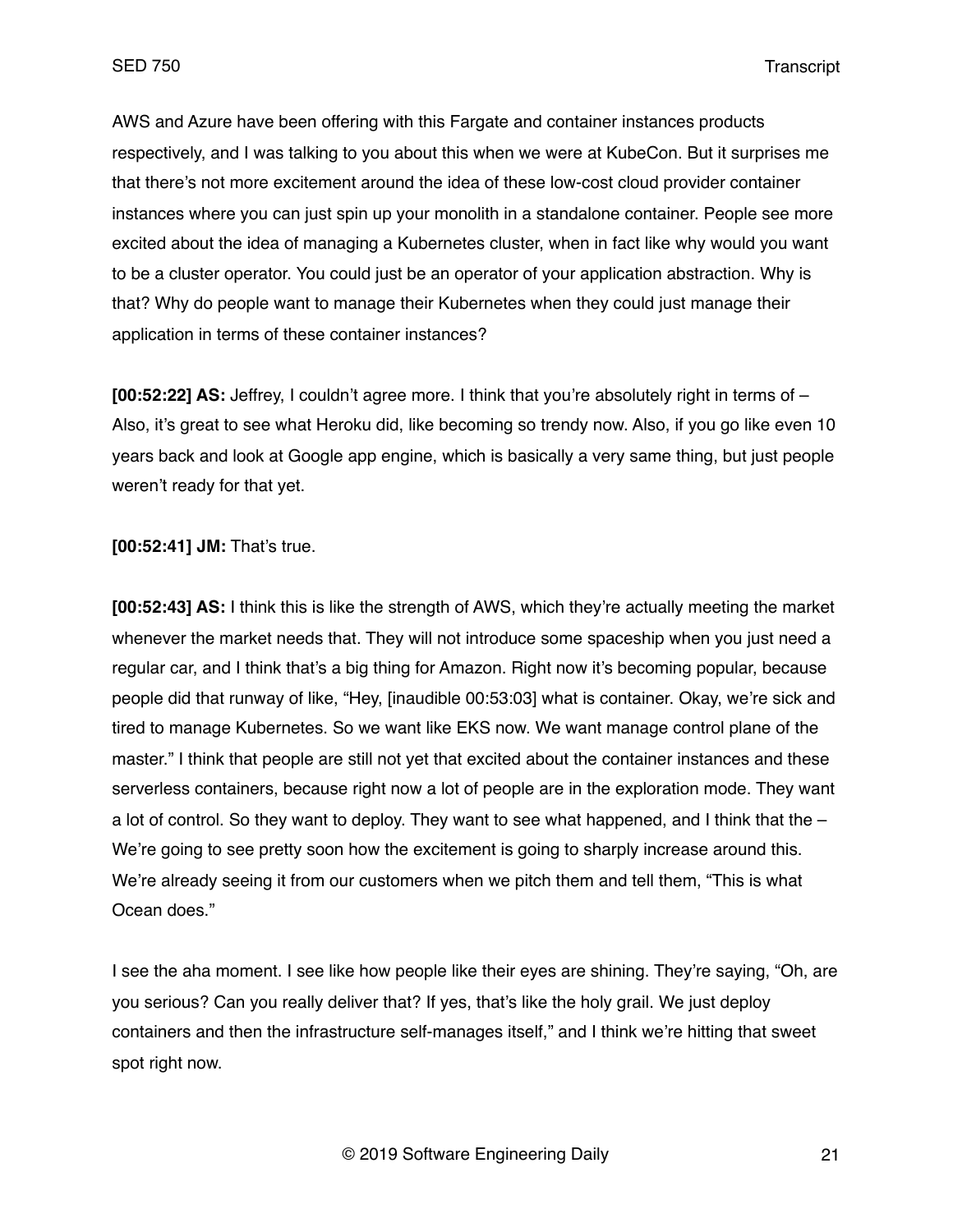**[00:54:02] JM:** So what's the contrast between the experience of somebody who distributes their microservices application across a self-managed Kubernetes cluster versus distributing their microservices across container instance? Whether their container instances are on Fargate, or on ACI, or on Spotinst Ocean? Is there something you get out of distributing it across a Kubernetes cluster you're managing yourself?

**[00:54:32] AS:** Of course. It's just like something very manual versus something so automatic. So if you think about it, if you run your containers on a static infrastructure, so you're probably paying anywhere from like 30 to 40% more on the underlying compute, because it's going to be static. Maybe it will scale up and down from time to time, but it will not fit itself to the actual application need. That's the easiest part.

The worst part is that your application will suffer from performance issues. You'll have to use different tools and application performance monitoring to realize if you have a problem and then fix it yourself. Whereas with type of like container instances, serverless container, the container says, "Okay, I just need more compute, because somebody is watching the metrics of the containers," the containers increases itself. Then a new infrastructure just pops up with like a better compute, better memory and then things just run faster and better, and that's one thing.

The second thing is operational agility. Think about how much you'll need to patch your instances, deal with security stuff, provision it yourself, take care of your operation system maintenance and so on. Whereas with container instances, you're really doing less in operations stuff.

**[00:56:02] JM:** I want to zoom out, and I've talked to so many different companies about I feel like in the past, which is this vision of having a cloud provider that sits across all the different cloud providers and is able to arbitrage between the different cloud providers to offer the lowest cost for any given moment. For example, maybe if you want to spin up a container, you just want to spin up an application container, your ideal pricing would take into account whatever the price of AWS instances are, whatever the price of Azure instances are, whatever the price of – I don't know, DigitalOcean instances are.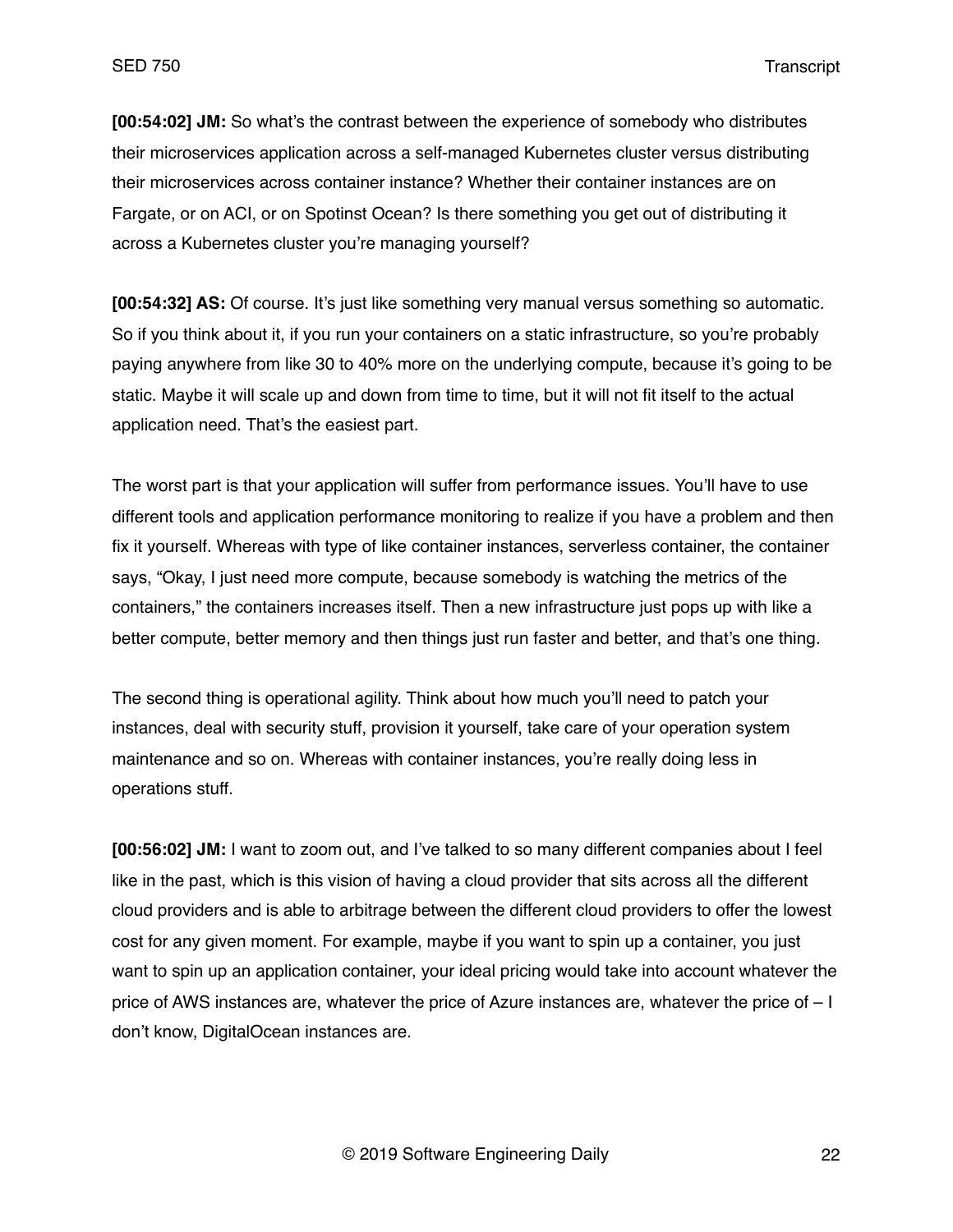It seems like Spotinst could potentially do that. Now, I know that a lot of people have tried to do this in the past and it hasn't really worked, this arbitrage model, for one reason or another, but is that something that you can do arbitrage between these different cloud providers and seamlessly move workloads between cloud providers?

**[00:57:12] AS:** It's a question that I'm dealing with a lot, because when people are looking at our business and seeing in fact if we support multiple clouds. So arbitrage is the first thing that ops in everybody's mind. To be honest, if you see the way that cloud providers are operating, they are trying to make sure that your application is so deeply coupled with the cloud toolings and services and managed services that it will be super hard for you to pick an application and just run it somewhere else.

Reinvent was like a really good proof for that, where when you saw all the different tools and services that Amazon is offering, it's just like making applications so deeply and tightly coupled with Amazon. So it will be almost like impossible to take an application and run it somewhere else, unless you're so advanced and all of your stuff and services are cloud native and you're running Kubernetes and Prometheus for monitoring and all the different natives, open source projects that are installed on your infrastructure, and then it becomes super easy. Okay, it's either you're getting oil from AWSs compute or getting oil on a different cloud provider. I think that Amazon is doing a really good job on looking at the future and making sure that services are tightly coupled with their compute and infrastructure.

I see our job moving forward just meeting the customers wherever they are. If you're using Amazon in a very tightly coupled, we'll meet you there. If not, we can help you even further. If you're using Google in a certain way, we'll meet you there and we'll help you that way so that we'll – That's how we see them market. That's how we see the market moving, and I think we need to be able to align ourselves to that.

**[00:59:10] JM:** Out of curiosity, what are those very tight couplings that AWS introduces?

**[00:59:17] AS:** So things like Azure Container Instances is a really good example, but think about like queuing as a service and databases as a service. I think that at Reinvent, you saw that like Amazon is aiming really, really big on becoming like the one stop shop database cloud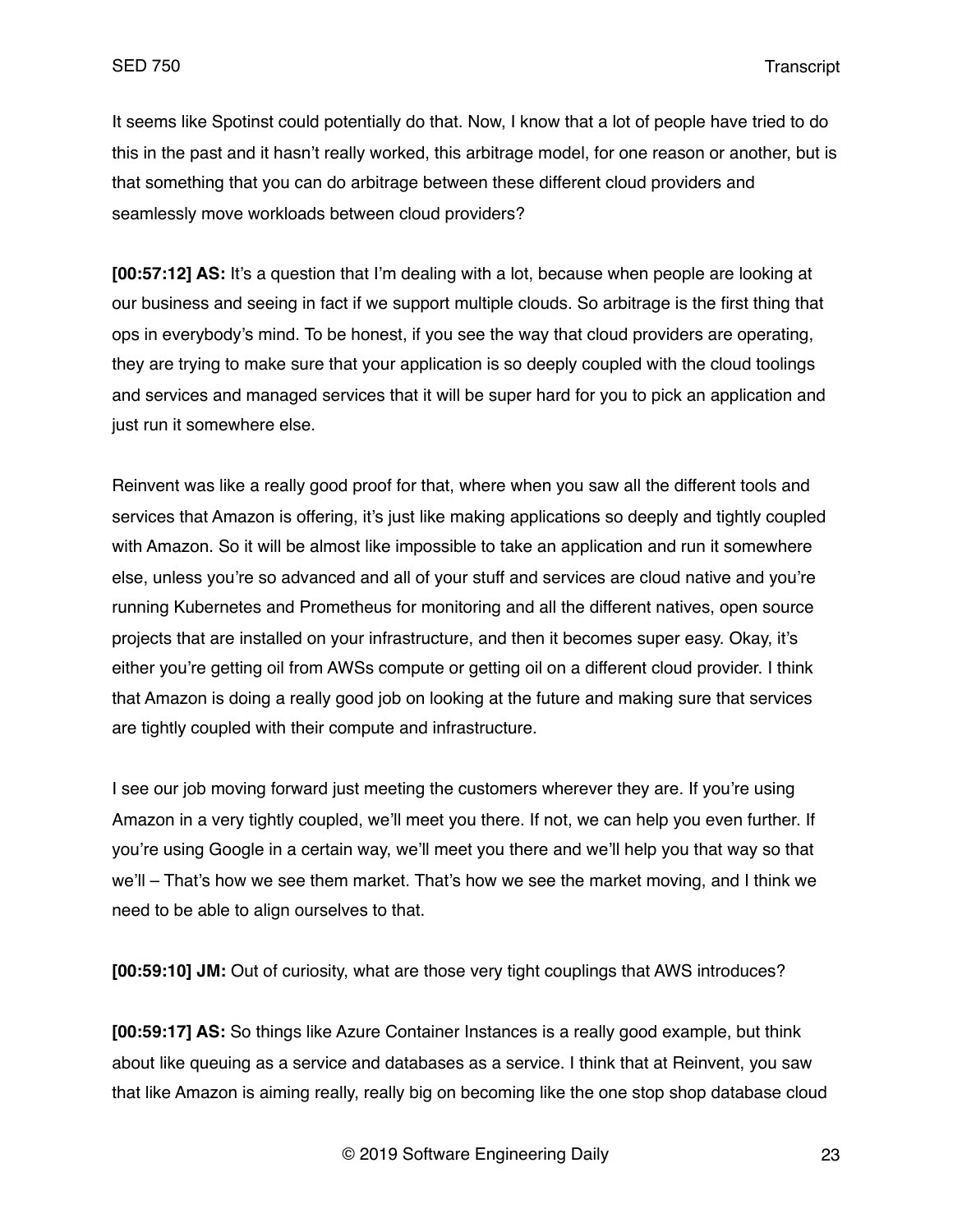vendor. So they have all these [inaudible 00:59:39], PostgreS, SQL and MySQL managed by Amazon and then they also give you NoSQL databases, graph databases. Once your data is already in the cloud in the managed cloud service, it's really hard to go backwards. Really, really hard to go back, as well shipping your messaging bus across services. If you use like a managed service, like SNS, SCS, SQS for that. It's becoming almost impossible to go out.

**[01:00:11] JM:** I understand with the queuing services, because the APIs for the queuing services are very Amazon-specific, but if you're writing to a managed database by Amazon, aren't the APIs the same from one database provider to another, just PostgreS or –

**[01:00:27] AS:** That's true, but data has a lot of gravity. It's like migrating right now, like X amount of gigs of data or terabyte of data is not as easy and it can take time and –

**[01:00:43] JM:** It's scary.

**[01:00:44] AS:** It's scary. Yeah, that's the right word.

**[01:00:48] JM:** Yeah. As we begin to wrap up, what are the other opportunities that you're looking at? What's in the future for Spotinst?

**[01:00:58] AS:** So future for Spotinst is we look at this in like two ways. We look at like east and west, and north and south. What do I mean by that? So east and west support as much as we can across different cloud providers, like from Amazon, to Google, to Azure, to IBM. Maybe future Oracle. So we want to meet customers as they are meeting with more cloud providers and provide our software to the personas that we're already selling them today.

Second thing is north and south, which is it's also something which is increasingly getting more popular as cloud and on-prem. So we see a lot of people that are using AWS and using onprem. Especially with containers, especially with Kubernetes, we see people that have Kubernetes on-premise and they're bursting to the cloud or have Kubernetes on-prem and Kubernetes in the cloud and they just need a better way to manage the ratio between what they're managing on on-prem and what they're managing in the cloud. But we're investing in these areas a lot. That's like one thing for us.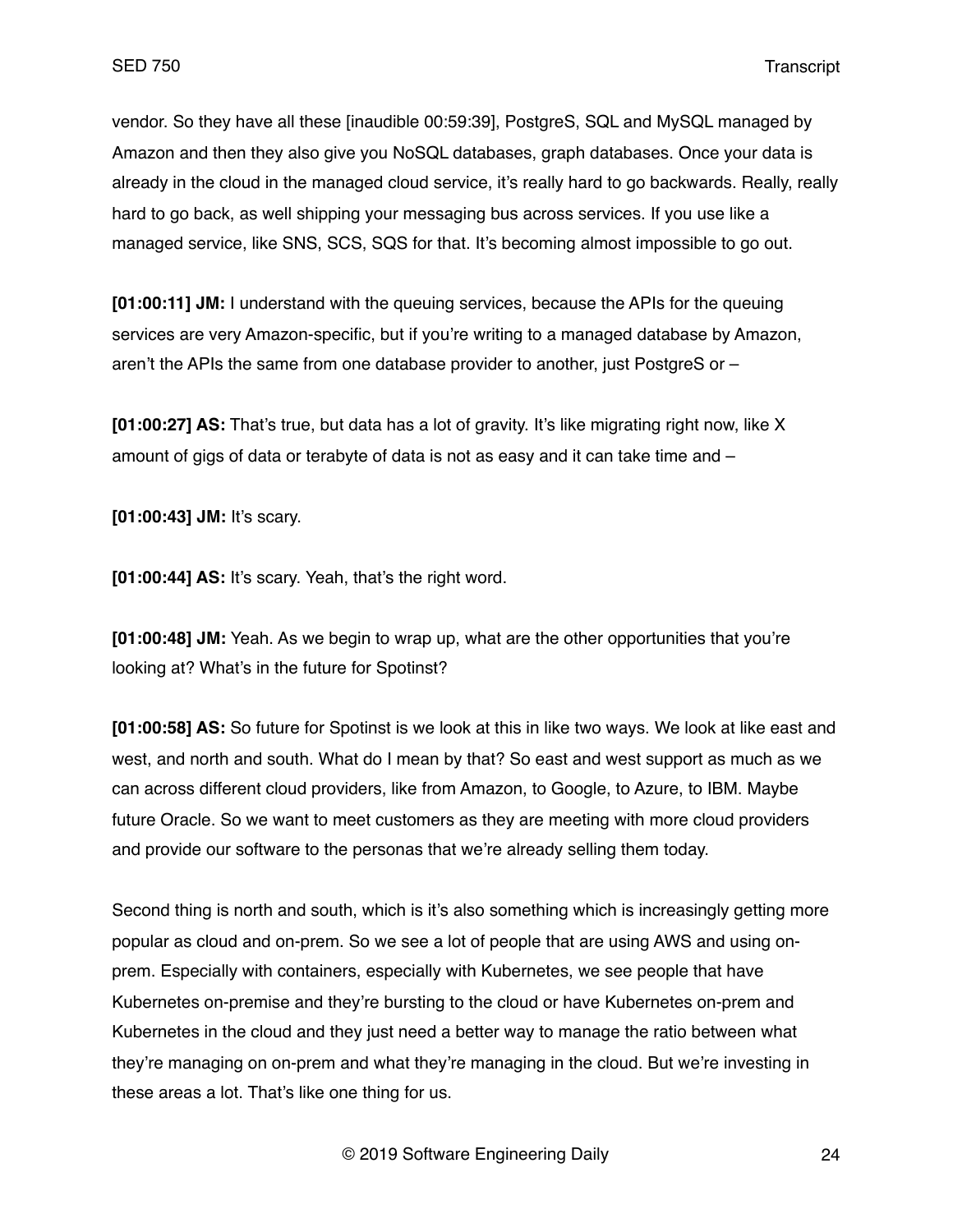The other thing is how do we become the perfect automation platform for dev ops. Very soon, we're going to be introducing services like in the areas of CI and CD. Today we're managing the infrastructure, managing the containers, but we want to take like even one step back in the chain and, okay, if people need better continuous deployment, better continuous integrations, there are so many tools out there and we just want to help people with standardizations. I think that's what's next for us, and it's very exciting times.

**[01:02:44] JM:** Very cool. Well, Amiram, it's been great talking to you. I enjoyed our conversation at KubeCon, and I think you're in a really interesting spot and you've clearly got a lot of traction and I'll be curious to see what else you build in the future.

**[01:02:58] AS:** Absolutely, Jeff. Yeah, it's great to be here and also great conversation. So thank you for having me and we'll definitely stay in close touch.

# [END OF INTERVIEW]

**[01:03:09] JM:** Kubernetes can be difficult. Container networking, storage, disaster recovery, these are issues that you would rather not have to figure out alone. Mesosphere's Kubernetesas-a-service provides single click Kubernetes deployment with simple management, security features and high availability to make your Kubernetes deployments easy. You can find out more about Mesosphere's Kubernetes-as-a-service by going to softwareengineeringdaily.com/ mesosphere.

Mesosphere's Kubernetes-as-a-service heals itself when it detects a problem with the state of the cluster. So you don't have to worry about your cluster going down, and they make it easy to install monitoring and logging and other tooling alongside your Kubernetes cluster. With one click install, there's additional tooling like Prometheus, Linkerd, Jenkins and any of the services in the service catalog. Mesosphere is built to make multi-cloud, hybrid-cloud and edge computing easier.